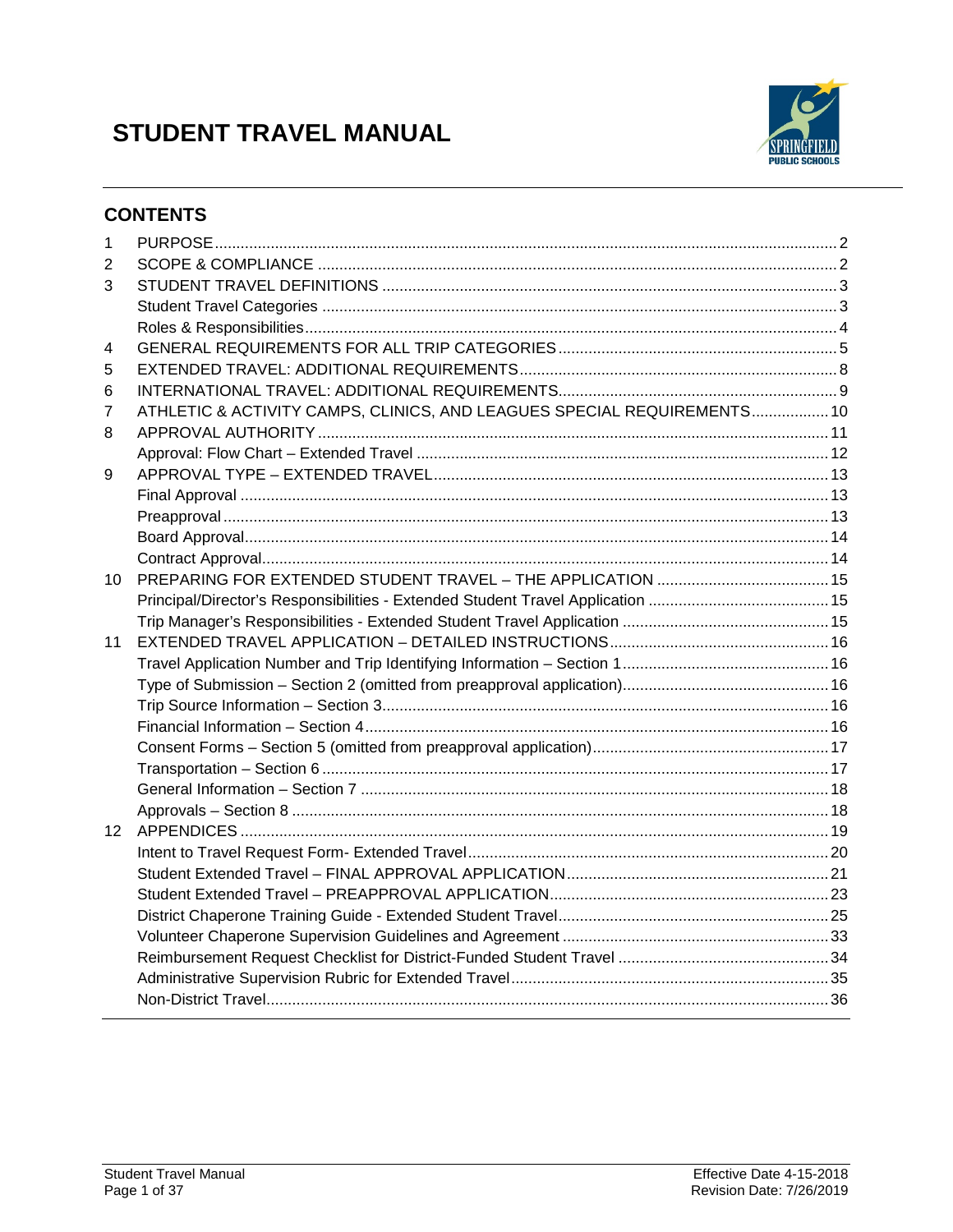# <span id="page-1-0"></span>**1 PURPOSE**

Student travel can be a valuable tool in providing learning experiences to our students, whether for regularly scheduled competitions, or for once-in-a-lifetime events. The procedures outlined in the Student Travel Manual are designed to ensure the **safety and well-being of students and chaperones** while enjoying these opportunities. Conducting safe trips will ensure that the District is able to continue to provide travel opportunities for our students. Advance planning, consistency, and thorough documentation are the key components of safe and successful trips.

# <span id="page-1-1"></span>**2 SCOPE & COMPLIANCE**

All individuals who schedule trips on behalf of the District, regardless of funding sources, must adhere to the procedures contained herein as well as to the policies established by the Board of Education (Board). Board policies relating to District Sponsored Trips include *IICA: Field Trips and* **[Excursions](https://simbli.eboardsolutions.com/SB_ePolicy/SB_PolicyOverview.aspx?S=177&Sch=177)** as well as all other policies that govern employee and student conduct.

**All trips presented to students and families by District Employees on District property, or during District activities or events, are subject to these procedures**. School employees are not to use District resources of any type, including facilities, to solicit students to participate in any commercial or non-school sponsored trips or excursions.

# **Quick Start Guide for Trip Managers:**

This Manual is intended to be a comprehensive resource for all student travel procedures. Each employee involved in student travel is responsible for reviewing, comprehending, following, and enforcing the procedures included in this manual. Once you have an understanding of District procedures, the following tips may help you navigate this manual:

- 1. Links have been provided for forms and policies. Utilize the links to find necessary forms and to navigate to referenced sections.
- 2. Familiarize yourself with the 5 categories of travel, and determine which types of travel you will be involved in. See section [3 Student Travel Definitions](#page-2-0)
- 3. Prior to making plans, review section [4 General Requirements for](#page-4-0) All Trip Categories, as well as additional sections applicable to your trip.
- 4. If you are only conducting trips in Categories I, II, or III, (no extended or international travel) sections 1-4 of this manual will contain the applicable procedures. Approvals are handled at the site level, and site-specific request and approval processes should be followed.
- 5. Submit all travel requests to your Principal/Director as soon as possible. For the majority of trips, this should occur at the beginning of the school year.
- 6. For Extended and International Travel (categories IV and V), a District calendar will be created to allow the approval process to be managed proactively. It is critical that your trip be entered onto this calendar as soon as possible. Begin by submitting an *Intent to Travel* Request form – [Extended Travel](#page-19-0) to your Principal/Director.
- 7. At the beginning of each year, Canvas training courses and Driver verification forms may be completed. Approvals are valid for the entire year. (August 1 to July 31). Completing these requirements at the beginning of the year will help streamline the approval process. Canvas course: District travel must be completed annually by all trip managers Canvas course: District Chaperone Training Guide must be completed annually by all staff members planning to act as a District chaperones (including Trip Managers). Driver Verification Form: Any employees who plan to transport students in a private passenger vehicle must be approved annually.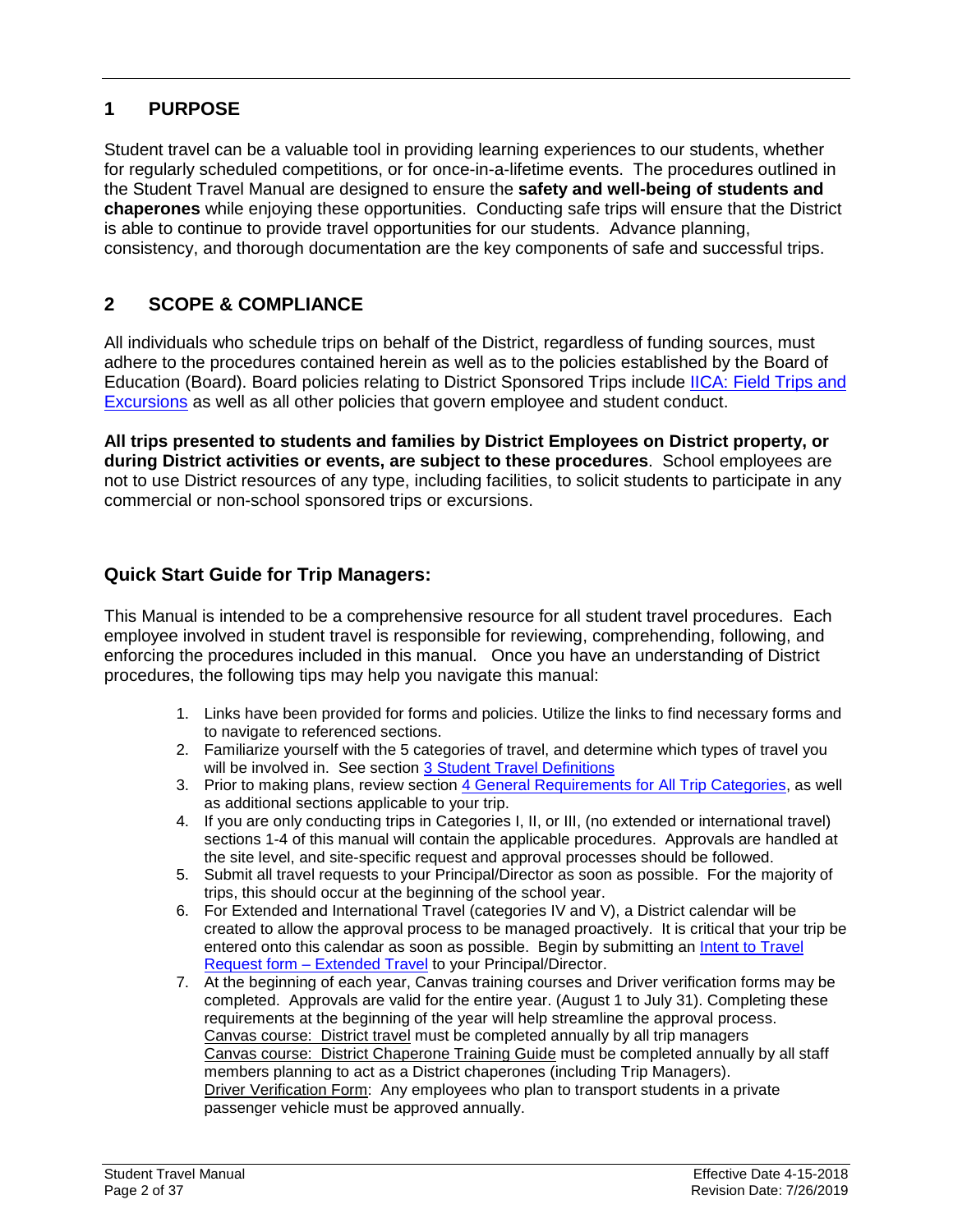# <span id="page-2-0"></span>**3 STUDENT TRAVEL DEFINITIONS**

### **Student Travel Categories**

<span id="page-2-1"></span>3.1 The Student Travel Categories are descriptions of five separate categories of student travel. While many procedures will apply to all categories of travel, this document will also outline category-specific procedures.

**Category I – Instructional**: One-day field trips designed to provide students with knowledge and experiences to supplement their curriculum. These trips typically take place during the school day and student participation is generally expected.

**Category II – Supplementary**: Interscholastic, athletic, fine arts, or other extracurricular competitions, conferences, and other similar events. Events may take place during the school day or extend outside of the school day, but do not involve an overnight stay. Student participation is generally not tied to a curriculum requirement, but may be a club or activity requirement.

**Category III – Enrichment**: Reward trips and trips that may be loosely connected to an extracurricular activity, but are primarily recreational or entertainment based. Events may take place during the school day or extend outside of the school day, but do not involve an overnight stay. Student participation is generally not tied to a curriculum requirement. Participation is optional.

**Category IV – Extended**: Trips of any type, but primarily supplementary or enrichment trips, involving an overnight stay or involving travel beyond a 250 mile radius of the District.

**Category V – International**: Enrichment trips involving travel outside of the U.S. including its possessions, and Canada.

|                                        | Instructional            | Supplementary                                                          | Ш<br><b>Enrichment</b>                                  | IV<br><b>Extended</b>                                         | International                                         |
|----------------------------------------|--------------------------|------------------------------------------------------------------------|---------------------------------------------------------|---------------------------------------------------------------|-------------------------------------------------------|
| Nature of<br>Trip                      | Supports<br>Curriculum   | Sanctioned<br>Competitions and/or<br>Conferences                       | Primarily Rewards,<br>Recreational, or<br>Entertainment | May be<br>Supplementary or<br>Enrichment                      | Primarily cultural,<br>possibly with a<br>performance |
| <b>Student</b><br><b>Participation</b> | Generally<br>Expected    | Generally tied to<br>optional extracurricular<br>activities or clubs   | Optional                                                | Optional                                                      | Optional                                              |
| <b>Duration</b>                        | Within the School<br>Day | May extend outside of School Day but may NOT<br>include overnight stay |                                                         | Involves an<br>overnight stay OR                              | Involves an<br>overnight stay                         |
| <b>Distance</b>                        | $<$ 250 miles            |                                                                        |                                                         | Exceeds 250 miles                                             | Travel outside of<br>the U.S.                         |
| Final<br>Approval<br><b>Office</b>     | Principal                | Principal/<br>Director or Site Athletic<br>Director                    | Principal/<br>Director                                  | <b>Executive Director</b><br>or District Athletic<br>Director | <b>Executive Director</b>                             |

**Non-District Travel**: At times employees and students are presented with opportunities for extended group travel that does not meet the criteria of District-sponsored travel. These trips will be classified as Non-District trips or Non-District travel. Additional information on [Non-District Travel](#page-35-0) can be found in the Appendix.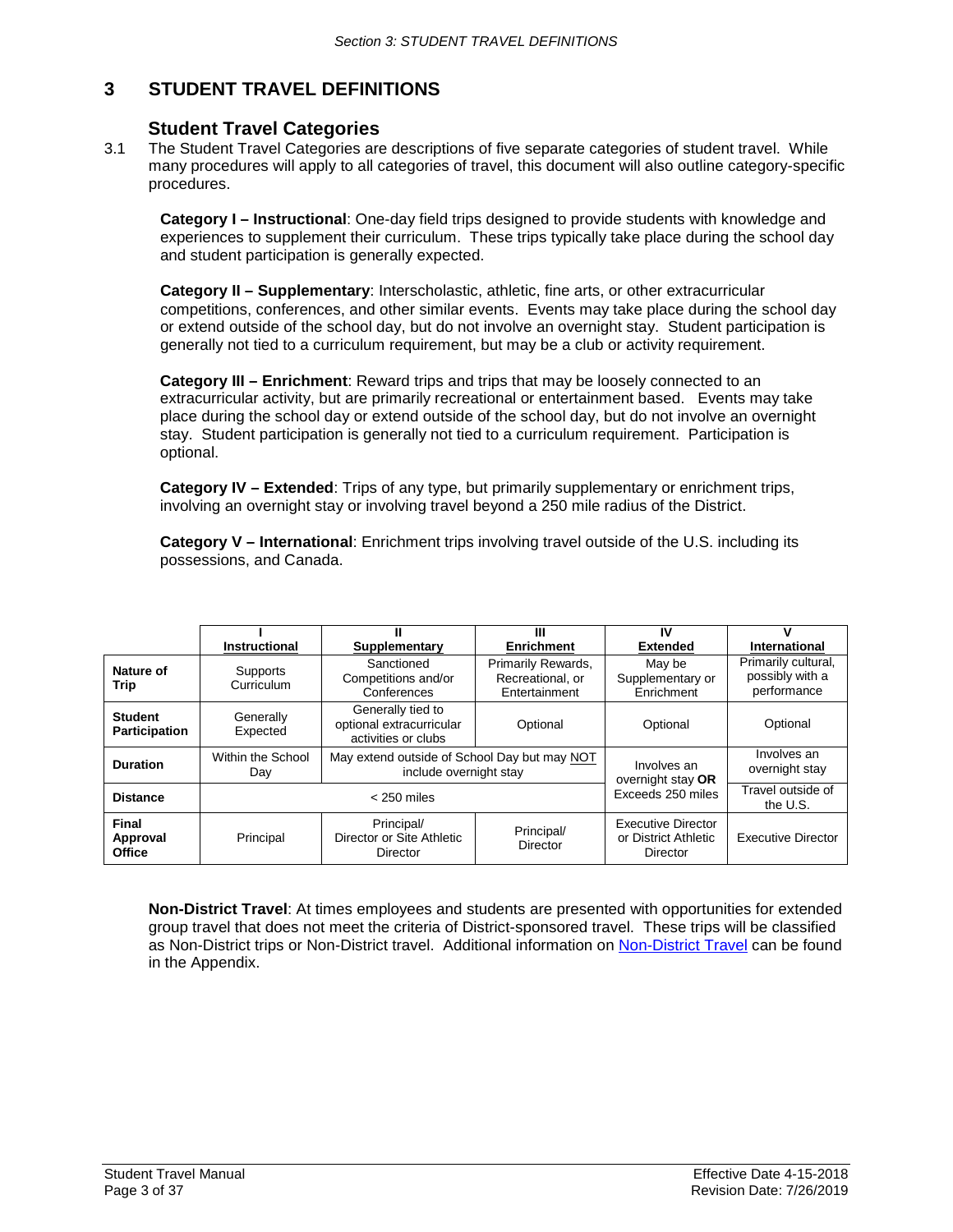# **Roles & Responsibilities**

<span id="page-3-0"></span>3.2 For the purposes of this document, the following titles are defined:

**Trip Manager**: The activity sponsor, teacher, coach, other certified employee named as the lead chaperone and point of contact for the trip. The Trip Manager is responsible for proposing, planning, and managing the trip.

**Principal/Director**: The Building Principal, Assistant Principal, Director, Site Athletic Director, or Department Head assigned the responsibility of first-level approval of student travel within their site/department. For some categories of trips, the Principal/Director is also the final approver. The Principal/Director has the primary responsibility for monitoring travel plans and ensuring compliance with District travel procedures. The Principal/Director is responsible for ensuring that all Extended Travel requests are registered on the District [Extended Travel Tracker.](https://docs.google.com/forms/d/e/1FAIpQLSdLu9L2V9lXMRX6xUwYl4SJwbPQNOA1sQ0RsqB0sRT0qOJ1wQ/viewform?usp=sf_link)

**Administrator**: A District Administrator assigned to a specific trip for the purpose of providing oversight of the event.

**Executive Director**: The Executive Director is the District Executive Director designated as the person responsible for oversight of and ultimate approval of all student travel. The Executive Director will assign responsibilities for approvals of the various components of student travel for the various categories of trips.

**District Chaperone**: A District Chaperone is a District employee assigned to a trip to assist with the supervision of student behaviour and group activities. District chaperones may include teachers or educational support personnel. Parents who are District employees will be considered District Chaperones.

**Volunteer Chaperone**: Volunteer Chaperones are non-employee volunteers, including nonemployee parents, assigned to a trip to assist with supervision. All volunteer chaperones must meet the requirements of school volunteers outlined in Board Policy.

**Approval Office**: The designated District official responsible for final approval of a specific category of trip.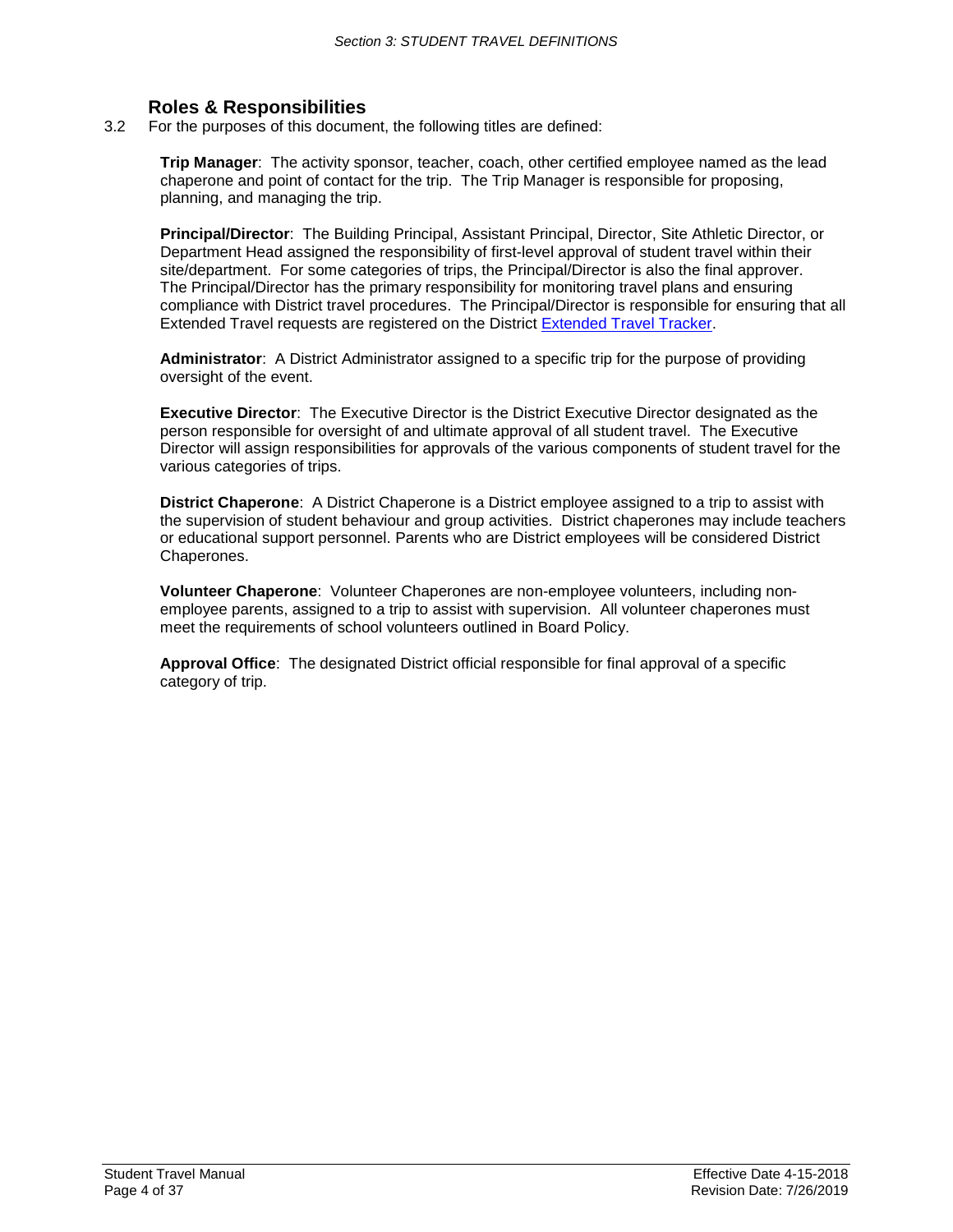# <span id="page-4-0"></span>**4 GENERAL REQUIREMENTS FOR ALL TRIP CATEGORIES**

- 4.1 **Approval of Student Travel.** All student travel must be approved through the appropriate channels **prior** to trip information being shared with students or parents. Requirements and timelines are determined by the trip category. See section [8 Approval Authority](#page-10-1) and section [9 Approval Type-](#page-11-1)[Extended Travel](#page-11-1) for details. **In all cases, planning begins with a submission to your Principal/Director**. This should be submitted to your Principal or Director at the beginning of the school year, or as soon as proposed travel is considered.
- 4.2 **Student Participants.** Only enrolled students are eligible to participate in a student trip. If a group travels in the summer with the newly graduated seniors participating, their senior year will be the school year used to determine eligibility. Students are subject to the Student Code of Conduct while participating in a student trip. The Principal may refuse to allow a student to participate in any trip, consistent with the travel guidelines, so long as the student is not denied participation solely due to a disability.
- 4.3 **Permission Slips and Release Forms.** A District Travel Permission and Medical Consent Form must be obtained from the parent/guardian of each student participating in an off-site trip (with the exception of regularly scheduled athletic competitions). The form should include information regarding the specific activities, mode of transportation and other trip factors in order to allow the parent to provide informed consent for the event. See section 11.5 [Consent Forms](#page-16-0) for detailed instructions. Trip Manager shall use these forms as a record of students attending the field trip and shall have a copy of all such documents with him/her on the trip. Upon completion of the trip, the forms shall be retained for one year in the office after which they shall be destroyed.
- 4.4 **Special Health Needs.** It is the responsibility of the Trip Manager to provide the nurse with a copy of the trip roster and to seek clarification or additional information from the school nurse regarding any health needs/conditions
- 4.5 **Supervision.** The person designated as final approver of the trip (Executive Director, Principal, or Athletic Director, depending on the category of trip) will make the final decision regarding supervision requirements and chaperone requirements based on the trip details, including the requirement of a School Administrator.
- 4.6 **Financial Management.** The Site is responsible for financial management of the trip, including compliance with District purchasing and procurement card procedures. (Procedures are available on the District's [Purchasing and Distribution](https://www.sps.org/domain/146) webpage). Trip approval does not override District purchasing, travel reimbursement, staff travel, or procurement card procedures. (Procedures are available on the [Business Services](https://www.sps.org/Domain/129) webpage) Any shortfalls resulting from cancellation fees, inadequate fundraising, or vendor issues will be borne by the site.
- 4.7 **Funds Disbursement.** No funds, including deposits, and regardless of source, shall be disbursed by a school before the trip has been approved. Approval levels are determined by the trip category. Refer to section [9 Approval Type](#page-11-1) for more information.
- 4.8 **Multi-Site Events.** If an event involves students from multiple SPS schools, joint coordination is encouraged. In some cases, the Executive Director will require that the Trip Managers work together to combine transportation and/or lodging arrangements. A Central Office Department may be assigned the responsibility for insuring compliance with all applicable requirements. For trips requiring board approval, all site applications must be received prior to any site receiving board approval.
- 4.9 **Chaperones for Multi-Site Events.** For multi-site events, with Executive Director approval, chaperones may be combined to meet supervision ratios or gender requirements. In these cases, expectations must be clear to both chaperones and students. Chaperones will be expected to expand their supervision assignment to include students from accompanying schools.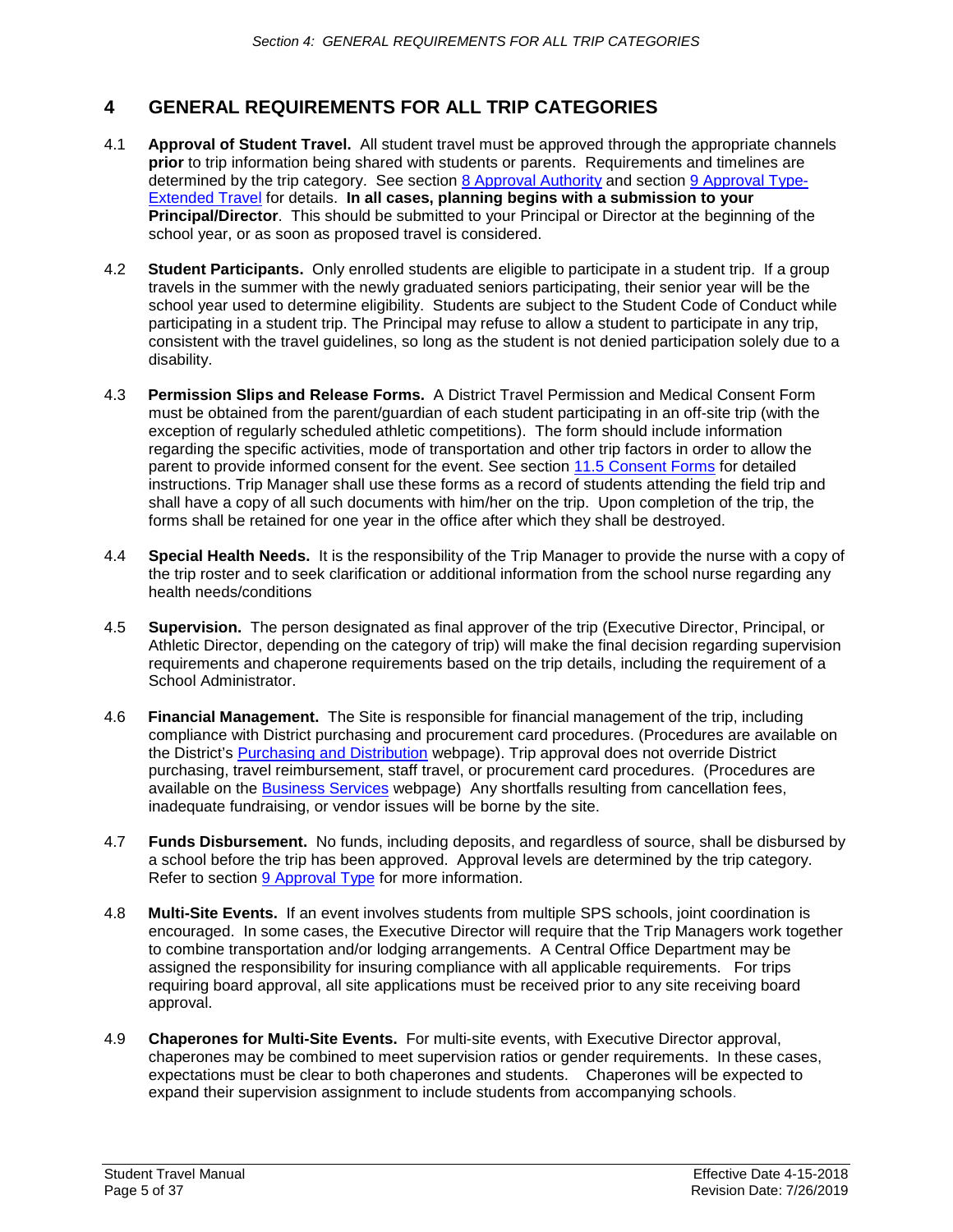- 4.10 **Contract Review.** All documents requiring signature by a District representative are subject to the District's Contract Approval Process and should be submitted to contracts@spsmail.org for review. The Contract Analyst will determine the appropriate designee to sign each document.
- 4.11 **Transportation.** Transportation for student travel must be provided via District-Approved Transportation. Following are the ONLY methods of District-Approved Transportation:

School Bus: Whenever possible, school buses should be used for the transportation of students.

District-Approved Commercial Motor Coach: A [list of carriers](https://www.sps.org/Page/4103) meeting District requirements and state guidelines will be maintained by the Purchasing Department and available on the District's Purchasing website.

Pre-Approved Private Passenger Vehicle: In certain cases, school buses and commercial carriers may not be feasible. With the Principal/Director's approval, the Trip Manager may request the use of private passenger vehicles (employee owned or leased) or District-owned non-buses for student trips. Use of private passenger vehicles is subject to **Administrative Practice & Procedures** and the following guidelines:

No private passenger vehicle (employee owned or leased) used to transport students may be designed to carry more than ten (10) passengers, including the driver. There must be functioning seat belts for each person.

The use of vans or private automobiles for trips is prohibited if any if the following apply:

- *Late night (after midnight) or overnight driving.*
- *Travel exceeding 500 miles in a 24 hour period.*
- *Travel for groups with total student participation of more than 12 students.*

Trips exceeding 200 miles in private passenger vehicles will require two chaperones per vehicle, regardless of the number of students.

Employees may request permission to transport students by submitting a Driver Verification Form (available on the [Risk Management](https://www.sps.org/Domain/144) web page) and evidence of required insurance to Risk Management. This must be done each school year (August 1-July 31). Potential drivers are encouraged to submit their forms at the beginning of the year to help streamline the approval process. Employees who are required to drive as a function of their employment, or who will drive a District-owned vehicle, are required to have a valid Class E license with a school bus (S) endorsement.

Employees transporting students for District events may not transport additional passengers that are not members of the travel group.

Employees driving their personal vehicle bear the primary liability of such transportation.

Public transportation or commercial transportation (air, taxi, shuttle, and subway): Extended trips may, with the approval of the Executive Director, include transportation via commercial or public transportation methods.

Rental Vehicle & Insurance: When renting a vehicle for District use, the employee should use a District P-Card and indicate District use or the District name on the rental agreement whenever possible. The employee shall include optional insurance in the rental agreement as follows: • Loss Damage Waiver (LDW), sometimes called collision damage waiver (CDW) • Supplemental Liability Insurance (SLI), sometimes called additional liability When transporting students in a rental vehicle, the employee shall also purchase Personal Accident Insurance with the rental agreement, and must also complete a Driver Verification Form and carry the required personal liability coverage. Employees should not purchase personal effects coverage. Vehicles rented must not have a seating capacity of more than nine (9) passengers, including the driver.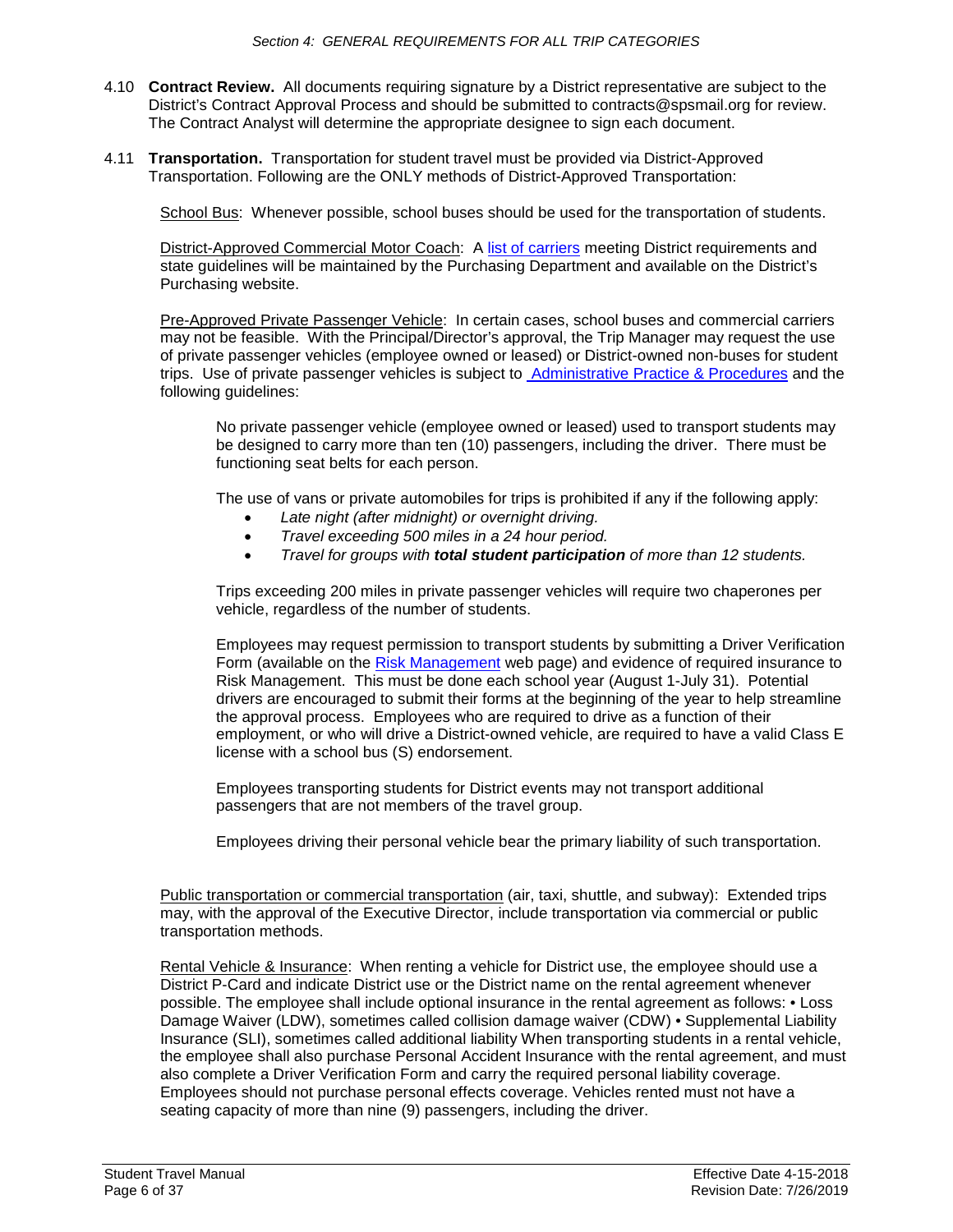- 4.12 **Incident Reports.** All incidents occurring during student travel events must be documented and reported in accordance with normal District procedures. This includes student incidents requiring disciplinary actions, injuries to students, employees, or chaperones, vehicle accidents, or other accidents with potential injures, property damage, or claims.
- 4.13 **Right to Rescind.** The Executive Director retains the right to rescind approval of trips when, in the judgement of the Executive Director, circumstances may jeopardize the safety of students and chaperones.
- 4.14 **Violations.** Noncompliance of this policy may put students at risk, and will lead to disciplinary action or restriction of permission to conduct future trips. Violations will be documented as follows:

First Violation: A written warning will be issued to the Trip Manager and Supervisor/Principal

Second Violation: In addition to notification to the Trip Manager and Supervisor/Principal, the issue will be reported to the Executive Leadership Team for review.

4.15 **Category Specific Requirements**. Additional requirements are outlined in this document for the following:

[Extended Travel](#page-7-0) (Section 5) [International Travel](#page-8-0) (Section 6) [Athletic and Activity Camps, Clinics, and Leagues](#page-9-0) (Section 7)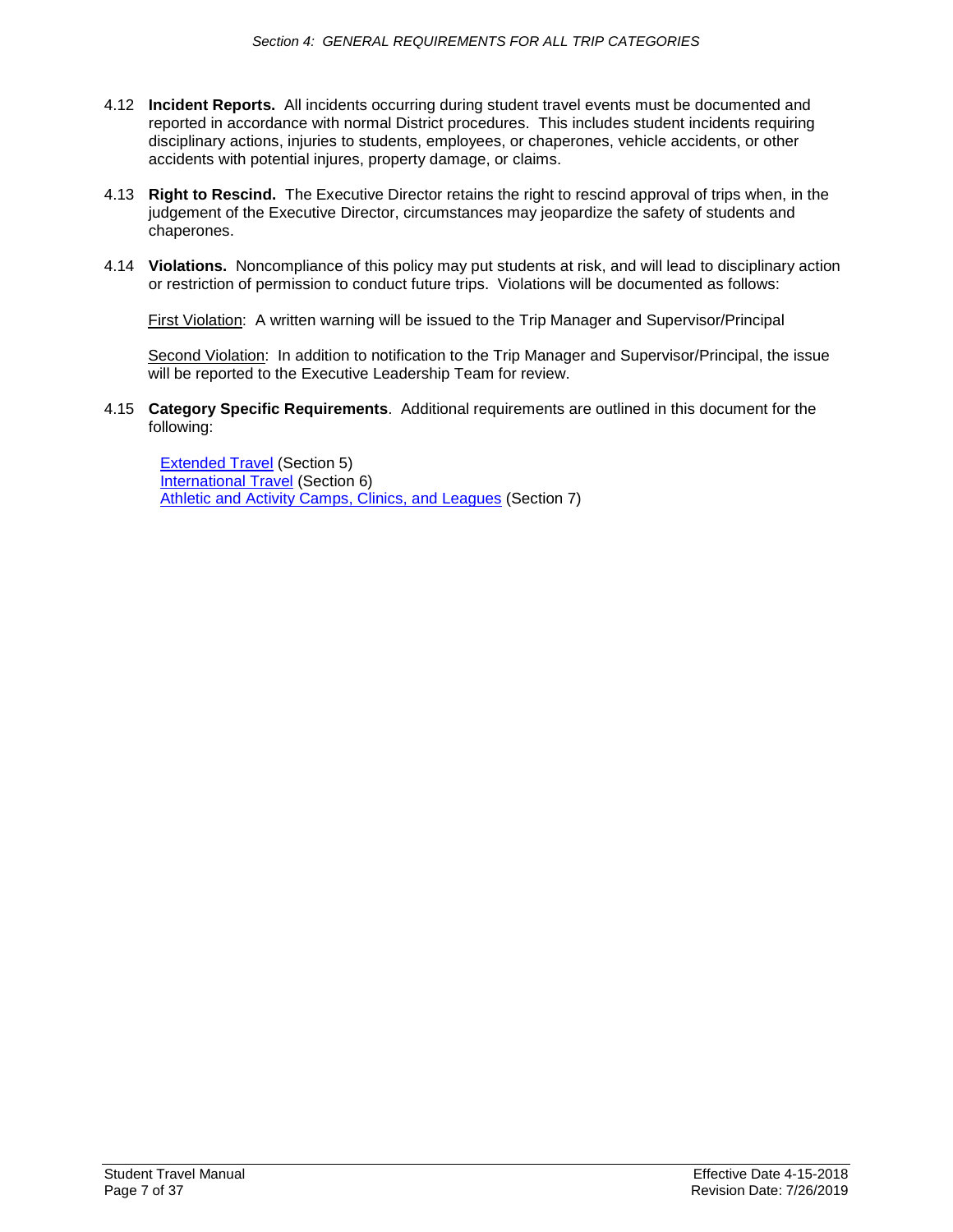# <span id="page-7-0"></span>**5 EXTENDED TRAVEL: ADDITIONAL REQUIREMENTS**

These procedures apply to all Category IV and V travel in addition to the General Requirements outlined in Section 4 General Requirements.

#### 5.1 **Additional Trip Participants Who may travel with the Group?**

- On District-arranged Transportation:
	- o Student travellers must be members of the club, team, or activity.
	- o Adult travellers must be official trip chaperones with volunteer clearance.
	- o No guests of any age may travel with the group on District-provided transportation.
- Lodging sharing:
	- o Adult guests travelling separately to the Group's destination location may share a room with an approved chaperone (one guest per room).
	- o Chaperones may not share their District arranged lodging with minor children unless they are their own children who are members of the group.

Example: If a District chaperone or Volunteer chaperone wishes to have a non-chaperone spouse attend the event, the non-chaperone spouse must arrange separate transportation to the event. While at the event, the non-chaperone spouse may share the chaperone's room. However, if there are children also travelling with the spouse, the spouse and children must have separate lodging from the chaperone.

- 5.2 **Non-Employee or Non-Parent Chaperones.** The Executive Director/ Approval Office will review chaperone lists, and will approve any adult who wishes to act as a trip chaperone, but is not a District employee or a parent/guardian of a participating student.
- 5.3 **Lodging.** Lodging for student trips should only be arranged with commercial hotels. No private lodging, including, but not limited to, private rentals, Airbnb, or VRBO type offerings shall be used. Locations should be evaluated with general safety in mind. Hotels should not have direct outside access to rooms. Chaperones may not share rooms with students other than their own children who are members of the group.
- 5.4 **Board Approval.** Board approval is required for the following:
	- Any extended trips that are primarily enrichment.
	- Any trip that involves a contract.
	- Any trip with costs exceeding \$15,000 (regardless of the source of the funds).
	- Any international trips.
- 5.5 **Fund Raising.** If fund-raising is needed, District fundraising guidelines must be followed. Please refer to the [Financial Procedures Handbook](https://www.sps.org/Page/4695) on the District's Business Services web page.
- 5.6 **Approval Process**. Refer to Section 10 Preparing for Extended Student Travel for a description of responsibilities and instructions for the Extended Travel approval process.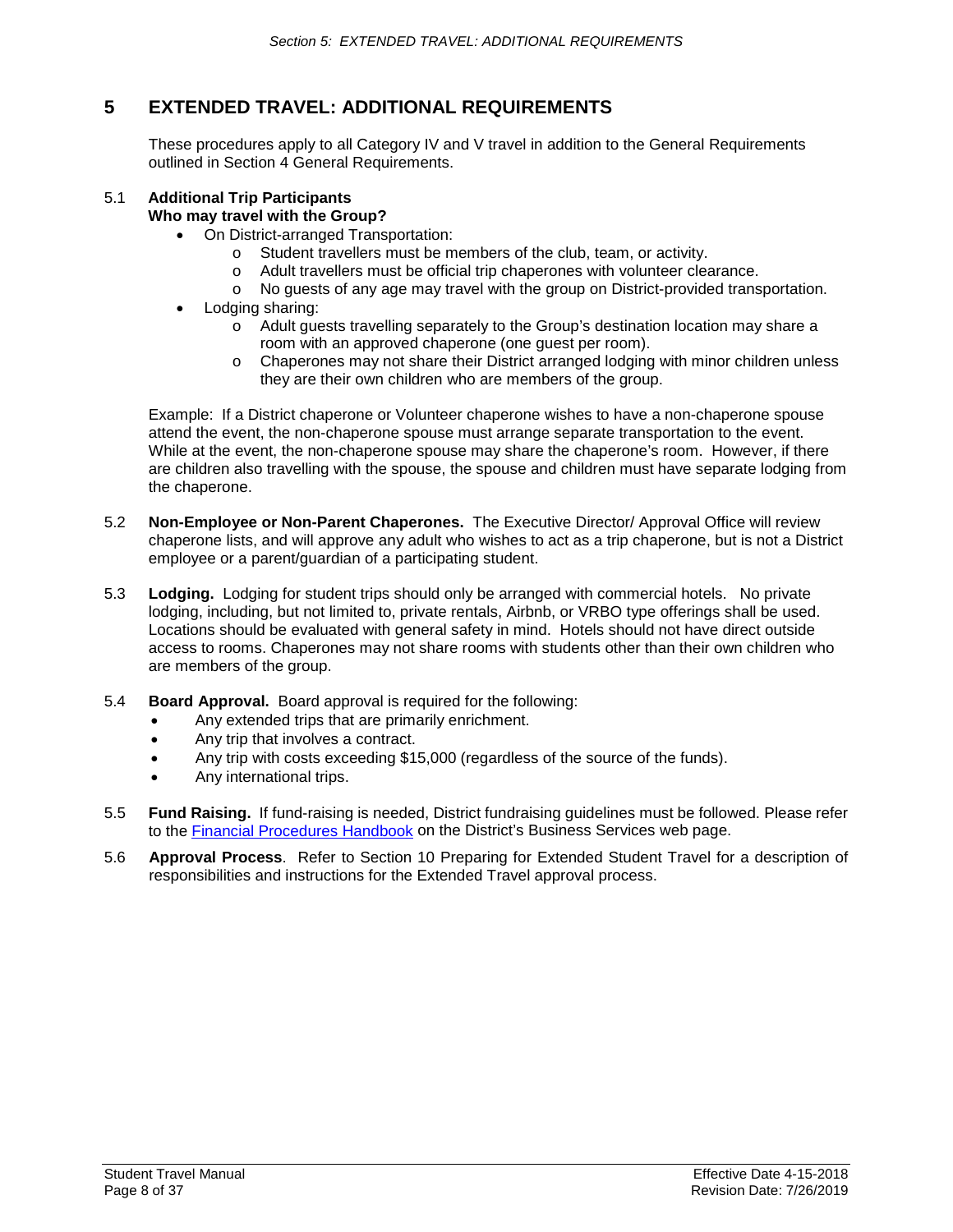# <span id="page-8-0"></span>**6 INTERNATIONAL TRAVEL: ADDITIONAL REQUIREMENTS**

- 6.1 International travel should only be arranged through a qualified tour group/agency experienced with foreign student travel.
- 6.2 International travel must always be submitted for Board approval.
- 6.3 The Trip Manager must monitor the U.S. Department of State and Consular Affairs for any Travel Warnings or Alerts relative to the trip. At one week and 3 days prior to departure, the Trip Manager shall report the status to the Principal/Director and Executive Director.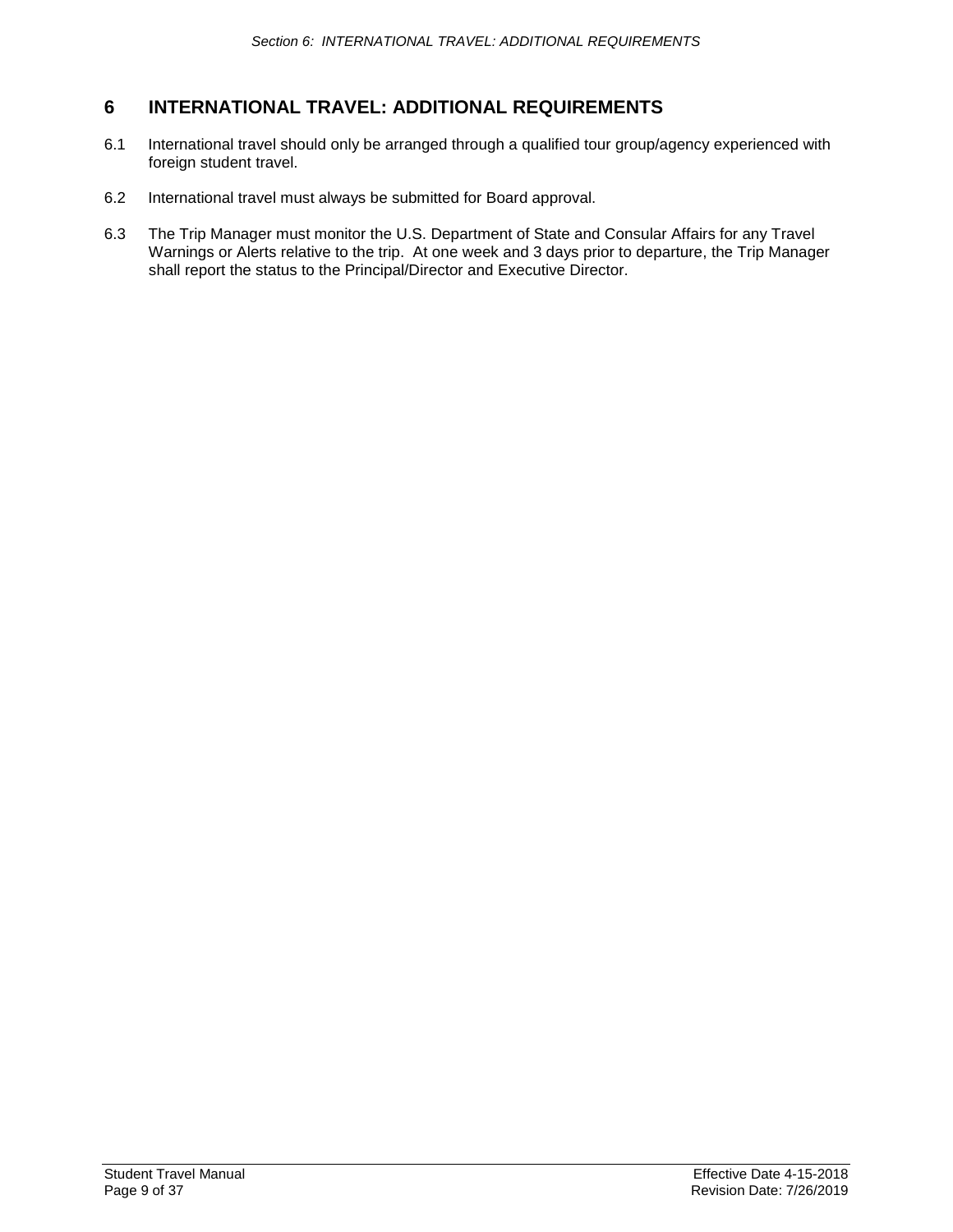# <span id="page-9-0"></span>**7 ATHLETIC & ACTIVITY CAMPS, CLINICS, AND LEAGUES SPECIAL REQUIREMENTS**

- 7.1 Camps and Clinics involving travel over 250 miles or an overnight stay are considered extended travel, and are subject to all extended travel requirements outlined in this document.
- 7.2 Teams may participate in Day camps and summer leagues without District transportation, using the *District Camp/Clinic/League Parent Information and Consent* form available on the District's [Risk](https://www.sps.org/Domain/144)  [Management](https://www.sps.org/Domain/144) site.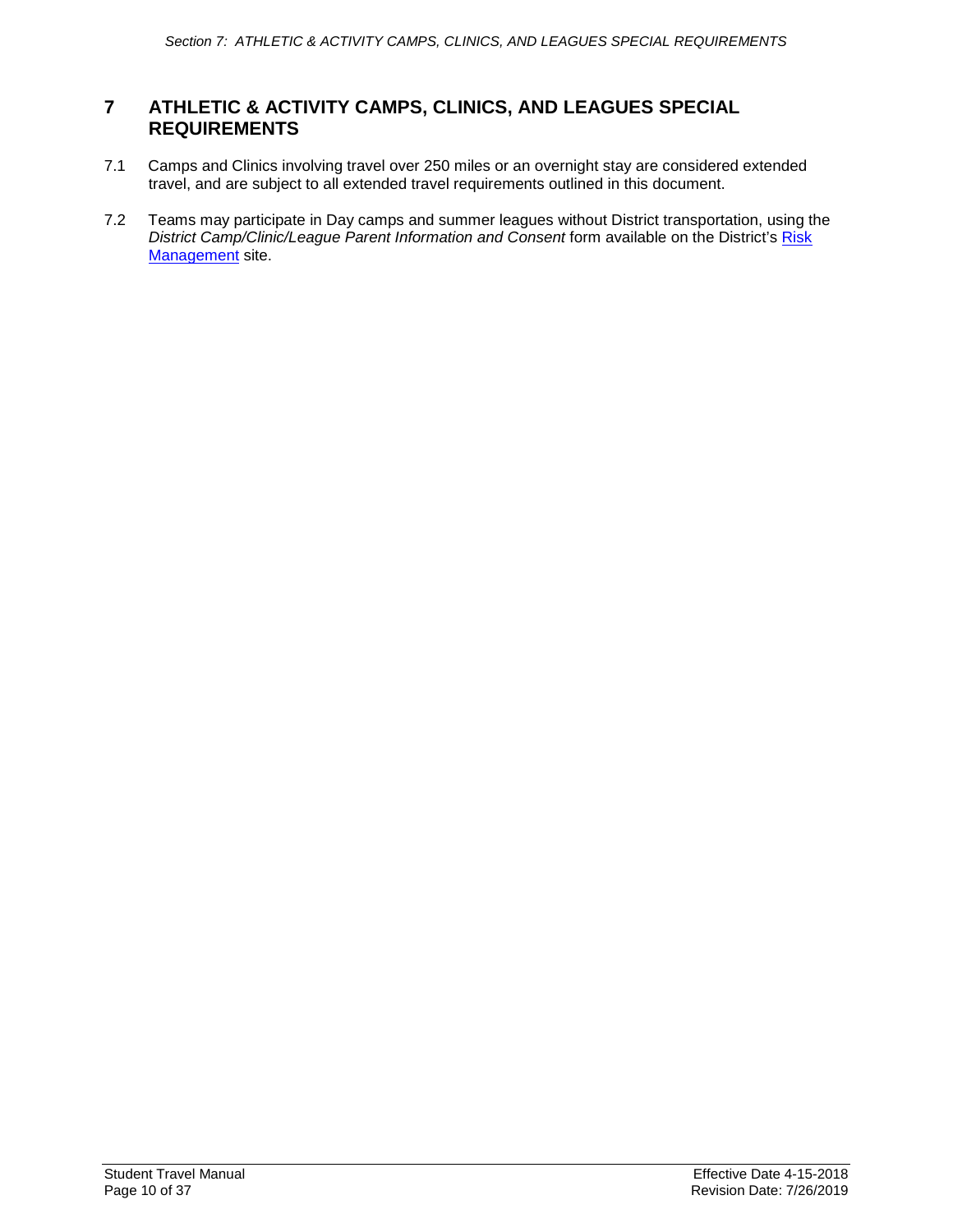# <span id="page-10-1"></span><span id="page-10-0"></span>**8 APPROVAL AUTHORITY**

8.1 **Categories I, II, and III Non-Athletic.** One Day Instructional, Supplementary, and Enrichment Trips

The Principal/Director has final approval authority.

Follow site-specific instructions for submitting and obtaining approval.

The Principal/Director is responsible for:

- Ensuring compliance with board policy.
- Evaluating Relevance to curriculum or group goals.
- Oversight of the trip planning process.

#### 8.2 **Categories I, II, and III Athletic.** One Day Instructional, Supplementary, and Enrichment Trips

The Athletics/Activities Department is responsible for establishing regular season schedules which include Category II athletic competitions. No further trip approvals are required unless overnight or over 250 miles. For final approval of Extended Travel for Athletics/Activities trips, refer to section [11](#page-17-1)  [Extended Travel Application -](#page-17-1) Detailed Instructions.

#### 8.3 **Categories IV or V – Non-Athletic Trips.** Extended or International Travel

The Executive Director has final approval authority for Category IV and V trips. The Principal/Director will conduct an initial review and provide authorization for the trip to be submitted to the Executive **Director** 

#### 8.4 **Categories IV or V – Athletic Trips.** Extended or International Travel

The Director of Athletics & Activities has final approval authority for Extended Travel Athletic Trips. All Extended travel procedures apply.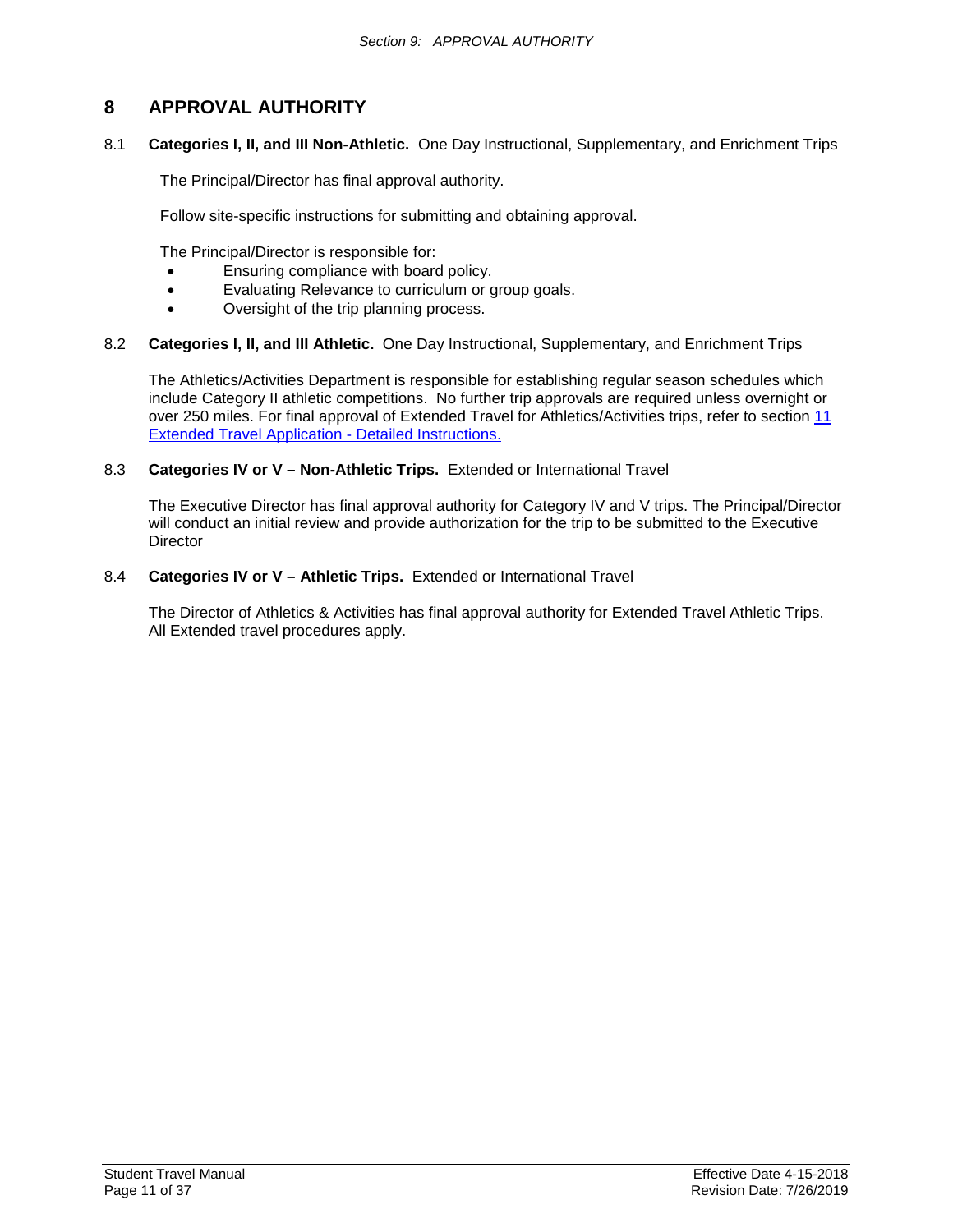**Approval: Flow Chart – Extended Travel**

<span id="page-11-1"></span><span id="page-11-0"></span>8.5

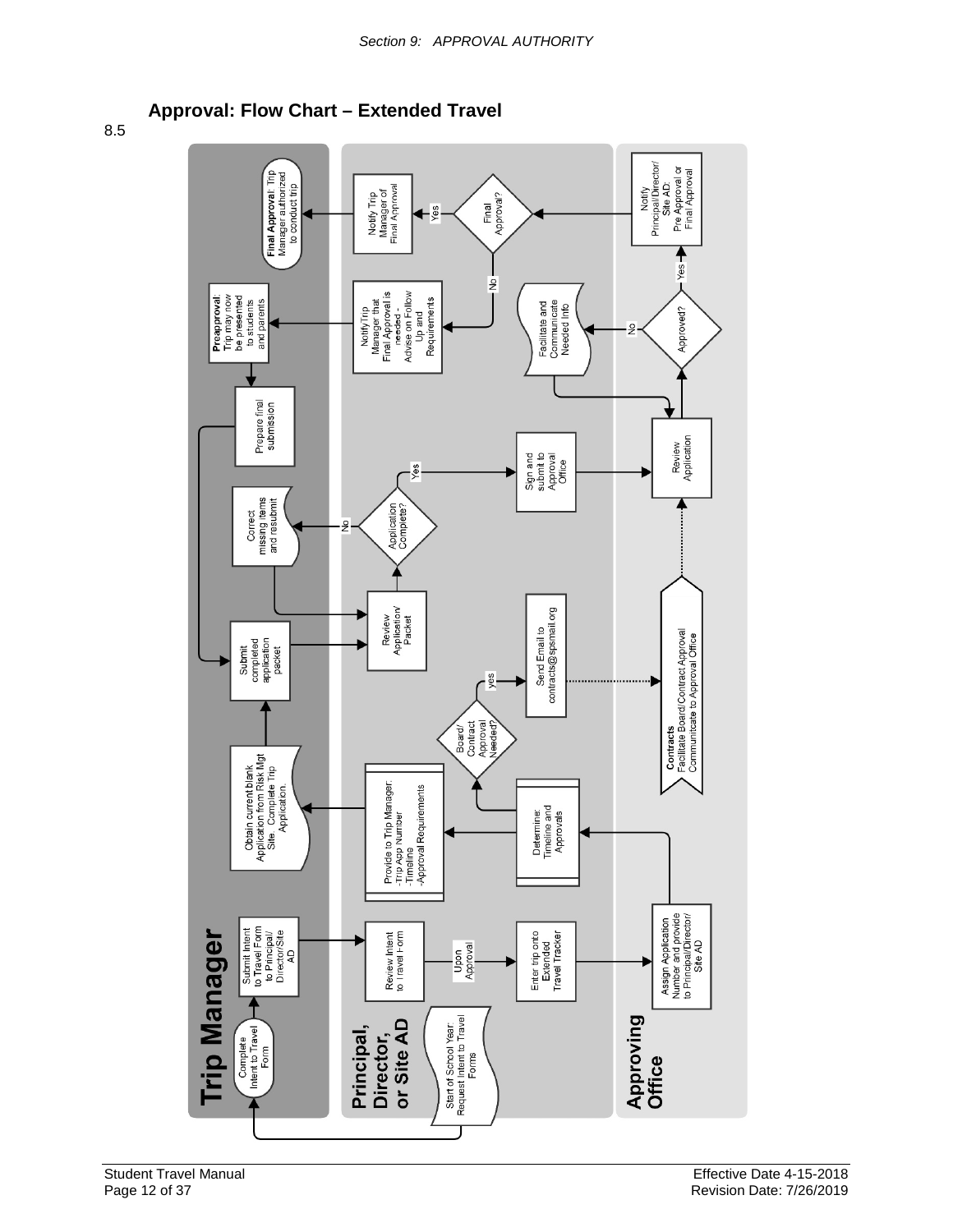# <span id="page-12-0"></span>**9 APPROVAL TYPE – EXTENDED TRAVEL**

The first step in your application process is to determine which approvals your trip will require. This section contains detailed descriptions of the various types of trip approvals.

# **Final Approval**

- <span id="page-12-1"></span>9.1 **Description**: Final Approval means all details of the travel plan have been reviewed and approved at the required levels. This is your ultimate goal for all trips. Upon Final Approval**:**
	- The Trip Manager is authorized to conduct the trip as outlined in the application.
	- The Finance Department is authorized to process payments and reimbursement requests.

**When to Use**: All Extended Travel requires final approval. Final approval may be the only submission, or may be a follow-up to a pre-approved trip. Straightforward trips of one or two nights can typically be handled by a one-time submission for final approval. Trips that have been previously submitted and pre-approved must be resubmitted with all trip details for final approval.

**Timeline:** Applications must be submitted to the approving office with Principal/Director's approval a minimum of two weeks prior to the trip departure date. Final approval will not be given until all other requirements, such as board approval and contract approval, have been met.

**Instructions:** Applications for final approval must include all requested information and documentation. Any changes to the provided plan must be immediately communicated to the approving office for additional approval.

Detailed instructions for each section of the travel application are provided in section [11 Extended](#page-15-0)  Travel Application - [Detailed Instructions,](#page-15-0)

### **Preapproval**

<span id="page-12-2"></span>9.2 **Description:** Preapproval is a process that is appropriate for an extended travel event that requires significant advance planning. Preapproval authorizes the trip manager to distribute trip materials, conduct fundraising, and make deposits before all trip details are known. Trips that have been preapproved must be resubmitted for final approval with **all required documentation and details** a minimum of two weeks prior to departure.

**When to Use**: The following types of proposed trips should always be submitted for pre-approval:

- Any extended trips that are primarily enrichment.
- Trips that you wish to present to students/parents in order to obtain commitments or determine interest.
- Trips that require payments or deposits before all plan details are known.

**Timeline:** Trips should be submitted for Pre-Approval as soon as basic proposed trip information is known. At the very latest, submissions for pre-approval must be submitted **a minimum of two weeks prior to any payment deadlines**, prior to any discussions with parents/students, and prior to any commitments.

**Instructions:** At a minimum, the preapproval application should include:

- Proposed dates of travel and locations.
- Estimated number of students and chaperones.
- Proposed methods of travel.
- A sample itinerary and description of activities.
- Expected costs and plans for funding.

Complete the preapproval travel application with as much information as is available. Indicate, as needed, where you are using estimates. Attach narratives where explanations are needed.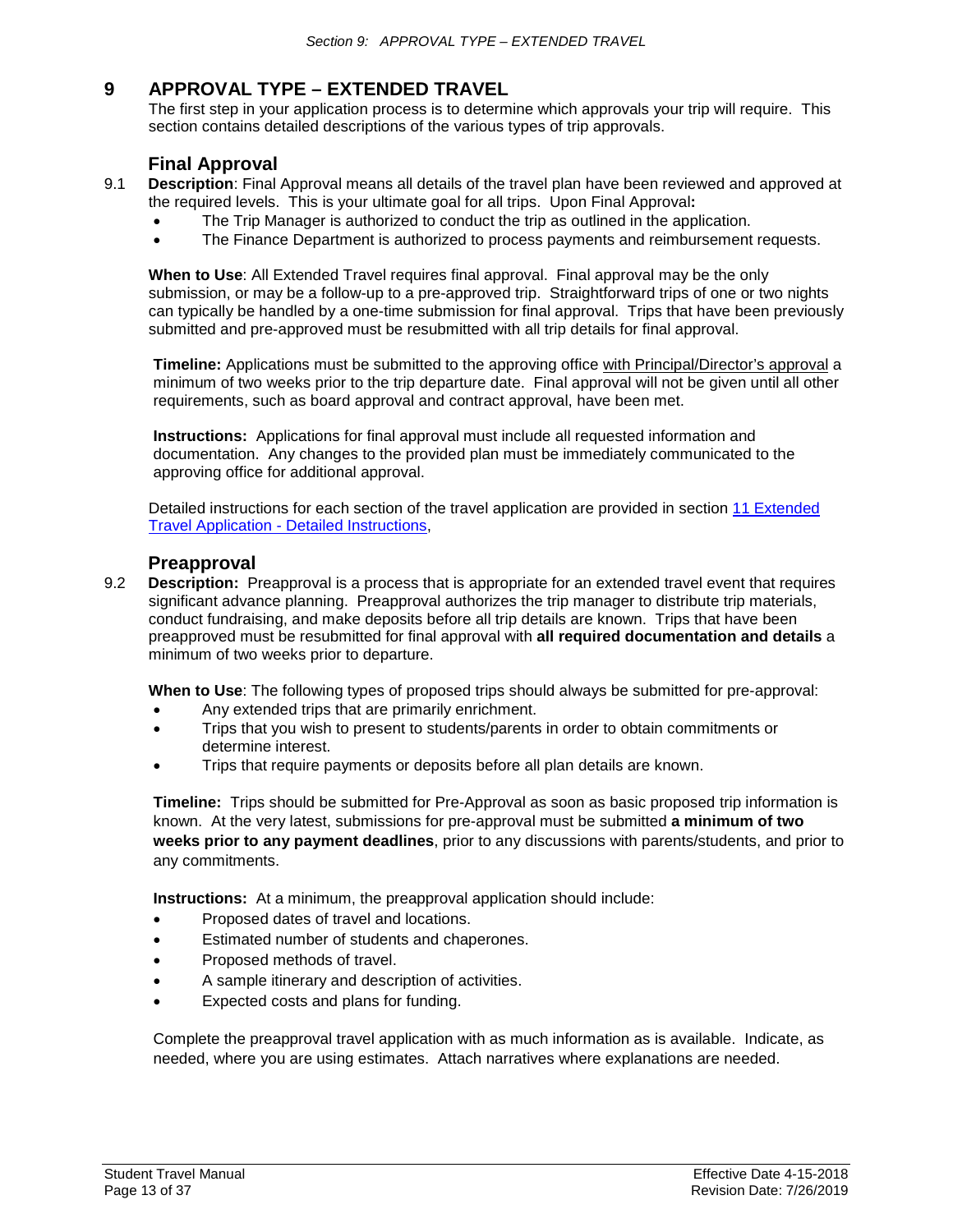# **Board Approval**

<span id="page-13-0"></span>9.3 **Description:** Board approval is for the trip as a whole. If an associated contract requires board approval, the trip as a whole and the contract may be submitted together**.**

**When to Use**: The following types of trips should be submitted for board approval:

- Any extended trips that are primarily enrichment.
- Any trip with a contract or agreement.
- Any trip with costs exceeding \$15,000 (regardless of source of funds).
- All international trips.

**Timeline:** Six weeks should be allowed for the Board approval process. (See *A Note about Board Approval* below). Begin the process a minimum of six weeks prior to any payment or signature deadlines.

**Instructions:** Trips requiring board approval should be submitted to [contracts@spsmail.org.](mailto:contracts@spsmail.org) The Contract Analyst can assist you with your submission. Begin with an email identifying your potential need for board approval, include your Trip Application Number in the subject line. The Principal/Director will be asked to assist in providing a narrative for placement on the meeting agenda. If your trip requires Board Approval as well as Contract Approval (see section 9.4 below), this information can be submitted to [contracts@spsmail.org](mailto:contracts@spsmail.org) in a combined email.

*\**A Note about Board Approval: Items are reviewed at the study session (first meeting of the month) and approved at the board meeting  $(2<sup>nd</sup>$  meeting of the month). Since the deadline for placement on the monthly board schedule is 5 days prior to the study session, significant advance planning is required. Six week notice is recommended.

*Example*: A trip requiring a down payment on November 15<sup>th</sup> will need to be approved in the October board meeting cycle, since the November cycle is too late. The trip will need to be submitted 5 days prior to the October study session, which is typically the first week of the month. The deadline to be placed on the October cycle (dependent on the actual meeting date) could be the last week of September. Board meeting schedules are available on the District web site.

# **Contract Approval**

<span id="page-13-1"></span>9.4 **Description:** District staff or Administrators are not authorized to execute documents on behalf of the District. This includes on-line transactions. All agreements must be reviewed for compliance with District standards. Even if a trip as a whole has received board approval, individual agreements must be processed through the District's Contract Approval Process.

**When to Use:** The Contract Approval Procedures must be used for any documents requiring a signature, including but not limited to:

- Agreements with travel agencies or student travel groups.
- Individual vendors requiring a written commitment (charter groups, hotels, ticket sales)

**Timeline:** Trips involving a contract will also require board approval. Six weeks should be allowed for the Board approval process. (See *A Note about Board Approval* above). Begin the process a minimum of six weeks prior to any payment or signature deadlines.

**Instructions:** Submit documents to [contracts@spsmail.org](mailto:contracts@spsmail.org) in accordance with Contract Approval Procedures. Include your Trip Application Number in the subject line and include information regarding any deadlines in the body of your submission email. Your document will be returned to you with authorized signature and/or instructions. Detailed information about the District's Contract Approval Procedures can be found on the District's [Risk Management](https://www.sps.org/Domain/144) site.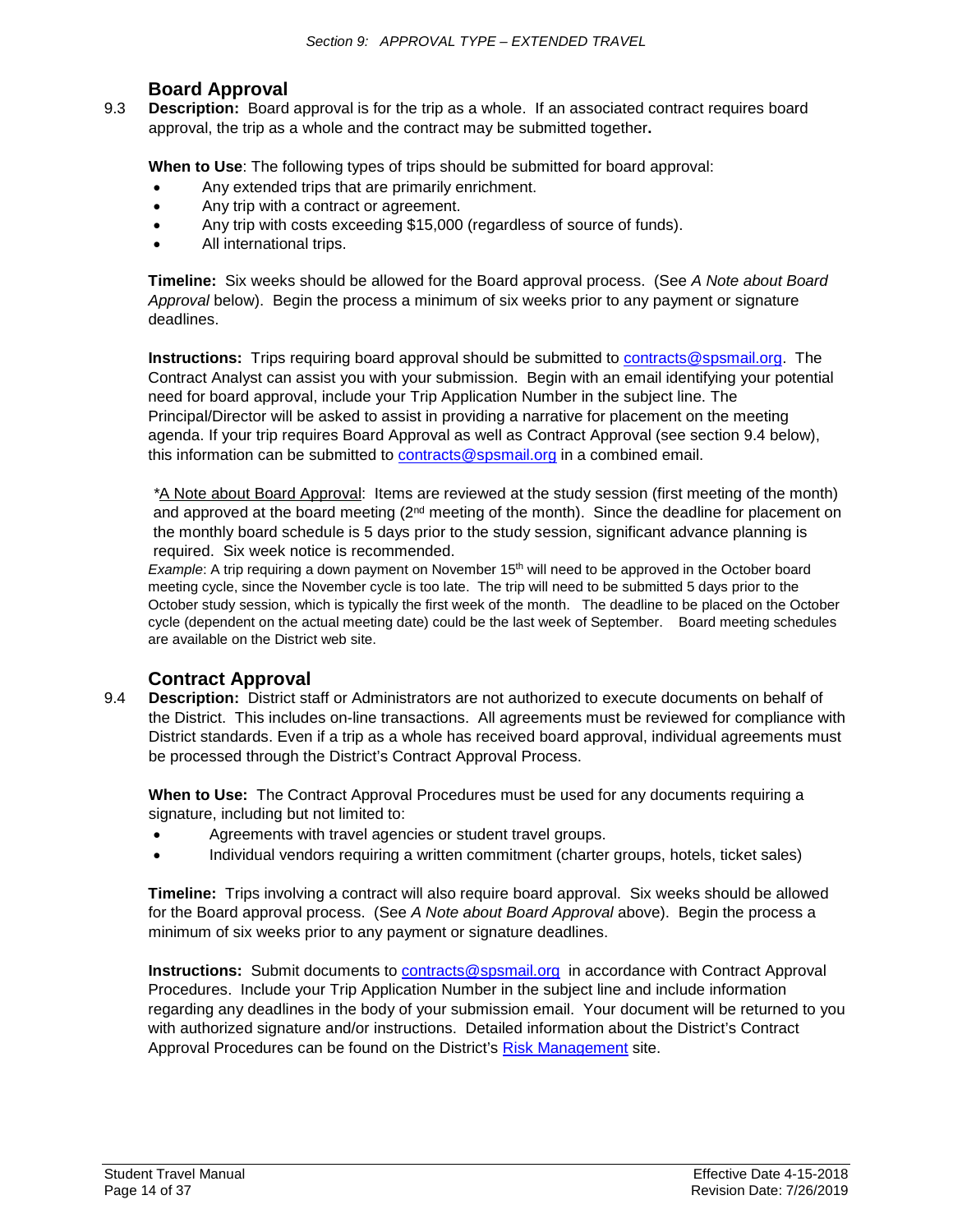# <span id="page-14-0"></span>**10 PREPARING FOR EXTENDED STUDENT TRAVEL – THE APPLICATION**

10.1 The travel application is designed to assist you in compiling all of the information needed to have your trip approved, and to guide you through the process of planning your event. Answers to all questions are required. If you are not providing a requested piece of information, include an explanation. To ensure that you are using the most current version of the travel application, obtain a current copy from the District's [Risk Management](https://www.sps.org/Domain/144) site for each trip.

Detailed instructions for each section of the travel application are provided in section [11 Extended](#page-15-0)  Travel Application - [Detailed Instructions.](#page-15-0)

# **Principal/Director's Responsibilities - Extended Student Travel Application**

<span id="page-14-1"></span>10.2 Request intent to travel forms at the beginning of the school year from all Trip Managers planning to conduct an extended trip. Advise staff to submit any additional trips throughout the year to you immediately. .

For the trips you wish to proceed with, enter information into the [EXTENDED TRAVEL TRACKER](https://docs.google.com/forms/d/e/1FAIpQLSdLu9L2V9lXMRX6xUwYl4SJwbPQNOA1sQ0RsqB0sRT0qOJ1wQ/viewform?usp=sf_link) Form. **Exception**: Regional, Sectional, and State athletic competitions will be entered by the Athletic department, and do not need to be entered by the site.

Each trip will be assigned an application number by the approving office. This number will be required on the Travel Application. An application number is NOT approval.

Determine whether each specific trip should be submitted for any of the following (see Section [9](#page-11-1) [Approval Types](#page-11-1) for more information):

- *Pre-approval*
- *Contract approval*
- *Board approval*

Establish a timeline for your Trip Manager for submitting the travel application.

Provide the Trip Manager with the Trip Application Number and timeline.

Advise Trip Managers that no discussions with students/parents, payments, or commitments should be made prior to obtaining District Approval.

When the Trip Manager submits to you the application submission packet, review the packet and:

- *Address any missing items.*
- *Address any plans that are not compliant with student travel manual guidelines.*
- *Sign the application indicating your review and approval and forward to the appropriate approval office.*

If Board approval is needed, send an email to [contracts@spsmail.org.](mailto:contracts@spsmail.org) Include the trip application number in the subject line.

Facilitate any further discussions between the Trip Manager and Approval Office until approval or denial is obtained.

# **Trip Manager's Responsibilities - Extended Student Travel Application**

<span id="page-14-2"></span>10.3 As soon as you begin to seriously consider an extended trip, submit an intent to travel request to your Principal/Director for approval.

After your principal approves your Intent to Travel, he/she will provide you with a travel application # and instruct you to proceed with your Travel Application. Complete the Canvas District Travel Course prior to your submission.

Your Principal will assist you in determining:

- *Whether you will be submitting for pre-approval or final approval.*
- *Whether additional approval (board or contract) is needed.*
- *Your timeline for submission.*

When your application packet is complete, submit to your Principal/Director. .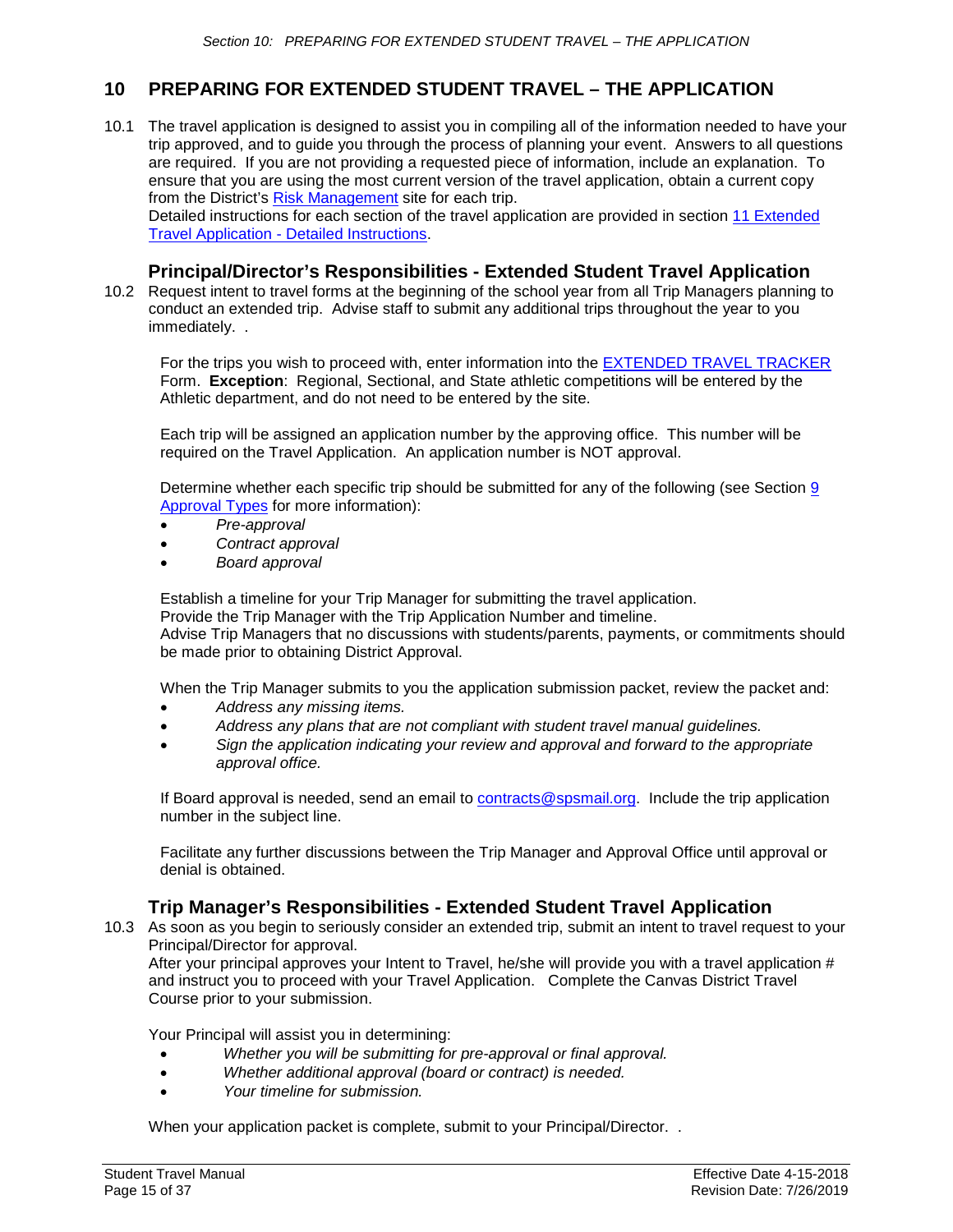# <span id="page-15-0"></span>**11 EXTENDED TRAVEL APPLICATION – DETAILED INSTRUCTIONS**

Two types of Applications are available for Trip Approval:

#### [Student Extended Travel –](#page-20-0) Final Approval Application

For most types of travel, the submission of this form as a one-time submission is sufficient. For Preapproved trips, this form is required as a follow-up to a preapproved trip. [Student Extended Travel –](#page-22-0) Preapproval Application

If you are planning a significant student travel event, for which all details are not known, this abbreviated form may be used as an initial submission to obtain permission to continue with planning.

Refer to section [9 Approval Type](#page-12-0) of this manual for approval type details

# **Travel Application Number and Trip Identifying Information – Section 1**

- <span id="page-15-1"></span>11.1 The following information will be used by various departments to reference your application. If a piece of information is not available, include an explanation:
	- *Trip Application Number*: This number will be provided to the Principal/Director by the approving office upon submission of the Intent to Travel form and will be entered into the site [Extended Travel Tracker](https://docs.google.com/forms/d/e/1FAIpQLSdLu9L2V9lXMRX6xUwYl4SJwbPQNOA1sQ0RsqB0sRT0qOJ1wQ/viewform?pli=1) (Google Form). Assignment of this number is NOT trip approval.
	- *School Name*: Your specific SPS site.
	- *Team/Group Name*: Examples: Girls' Basketball, FBLA, Speech & Debate, etc.
	- *Event Name/Description*: Examples: Regional Fall Leadership Conference, Lee's Summit Tournament, Music in the Parks, Winter Guard International, etc.
	- *Trip Manager*: Sponsor, teacher, or coach responsible for organizing and conducting the trip.
	- *Type of Trip*: Select
	- *Date of Departure and Return*: Dates you will depart from Springfield and return to Springfield.
	- *Other SPS sites participating*: Sites are encouraged, when practical, to share costs for multisite events. In some cases, joint travel will be required.

# **Type of Submission – Section 2** (omitted from preapproval application)

<span id="page-15-2"></span>11.2 Check as appropriate:

Final Approval (First and Final) - You are submitting an application for a single stage approval with all required information.

Final Approval as follow-up to preapproval – You are now submitting final information for a trip that was previously preapproved.

# **Trip Source Information – Section 3**

- <span id="page-15-3"></span>11.3 Provide background information on the event:
	- What entity is organizing, sponsoring, or conducting this event?
	- Provide information on any outside groups involved.
	- If there is a contract or agreement involved, you will also separately send that to contracts@spsmail.org. Reference the trip number in your email.

# **Financial Information – Section 4**

<span id="page-15-4"></span>11.4 Information collected in this section provides the approvers with an overview of the trip finances.

The total cost of the trip must be considered when determining board or contract approval requirements.

Funds related to student travel must flow through District accounts. Do not allow booster clubs or parent groups to pay directly to vendors for student travel.

*Exception*: For trips involving outside travel groups, the executive director may approve payment systems that allow students/parents to pay directly to the travel group.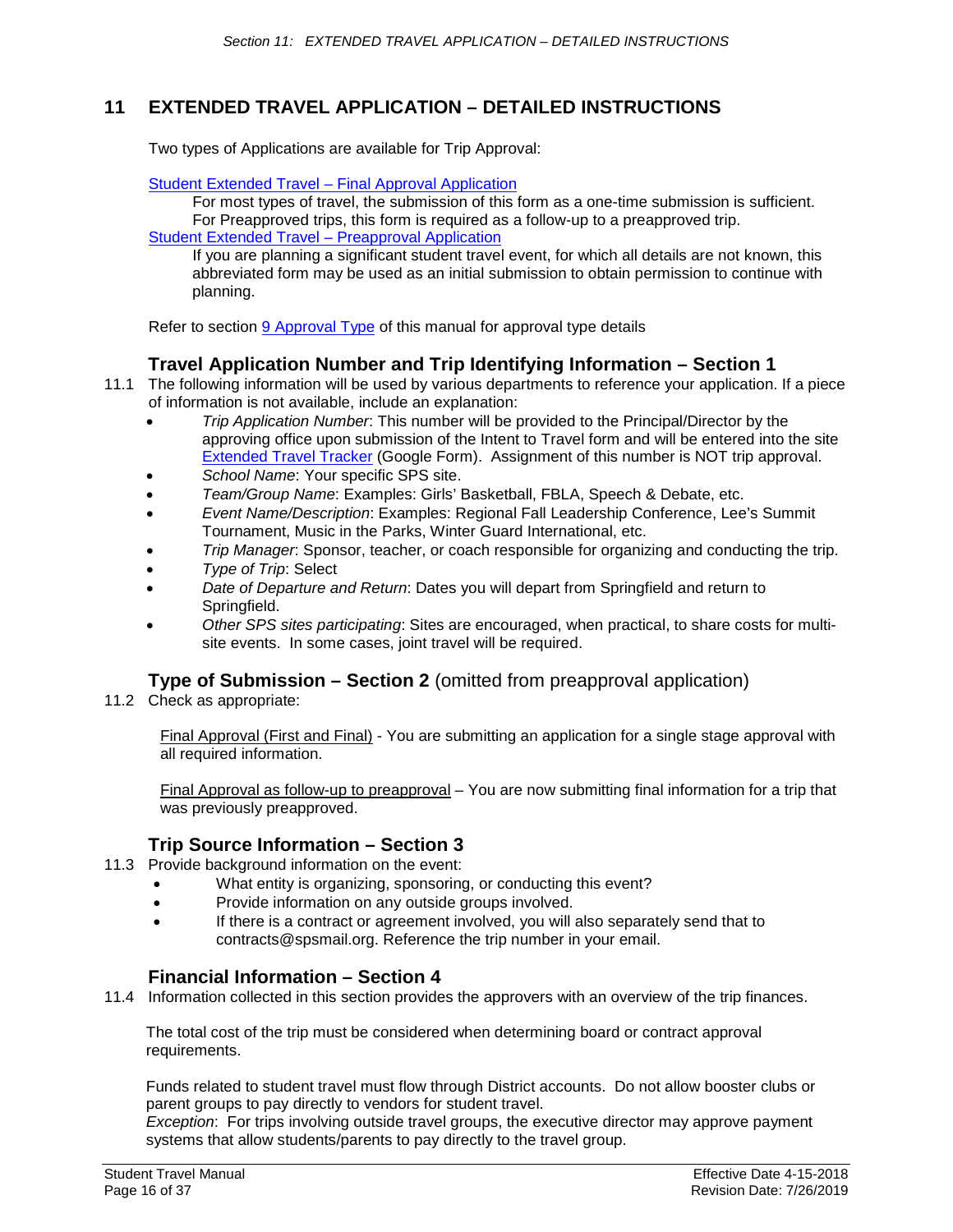All District Purchasing procedures, Fund raising procedures, staff travel, employee reimbursement, and Purchasing Card Procedures must be followed. **These procedures are not overridden by trip approval at any level**. *Example: an extended trip with total costs of \$30,000 has been approved by the board. The Trip Manager must still follow District purchasing procedures for obtaining bids for individual expenses, such as charter transportation arranged by the District.*

It is critical that you are aware of any cancellation penalties and non-refundable costs, and relay them to students and parents if they are contributing funds. Some contracts include language that allows the travel agency to retain all payments no matter what the reason for cancellation.

The District will not cover any losses related to student travel, whether they be losses to individual families or to the group or site. Expenses related to student travel must be managed diligently and responsibly.

Questions to consider:

- What if the board decides to cancel the trip due to security or weather concerns?
- What if a student or staff member has to cancel due to illness or family emergencies?
- What if the travel agency/group goes out of business prior to the trip?

# **Consent Forms – Section 5** (omitted from preapproval application)

<span id="page-16-0"></span>11.5 All extended travel events, other than regularly scheduled athletic events, require a parent permission form specific to the event.

.The permission forms should NOT BE DISTRIBUTED until the trip and the permission forms have been approved. You are submitting a sample of what you intend to distribute and collect.

Consent forms are not submitted with preapproval applications, as trip details are not known. You will prepare the consent form once details are known and provide it when you re-submit for Final Approval. See section [9 Approval Type](#page-11-1) for more information about Preapproval and Final Approval

Keep in mind that the purpose of the form is for the parent to provide informed consent. Include the following information, either on the form, or via attachment:

**An itinerary.** Typically you can use the same itinerary that you provide with the trip application. Include the following information in your itinerary:

- Departure and return instructions
- Planned stops
- Lodging details name, address, phone  $#$
- Event locations and agendas

**Method of transportation**. If a student will be transported by a staff member, state this specifically on the permission form.

**A description of planned activities**. Describe any activities that include a physical component.

**Third party waiver forms.** If any third parties will require waiver forms, state this in the permission form and include the form.

**Custom waiver language.** For unusually risky activities, risk management may require custom waiver language. This will be relayed during the approval process.

**Financial commitments**: Separate from any payment plans previously provided, what will the student need to bring money for?

### **Transportation – Section 6**

<span id="page-16-1"></span>11.6 Indicate **ALL** methods of transportation you plan to use during your trip.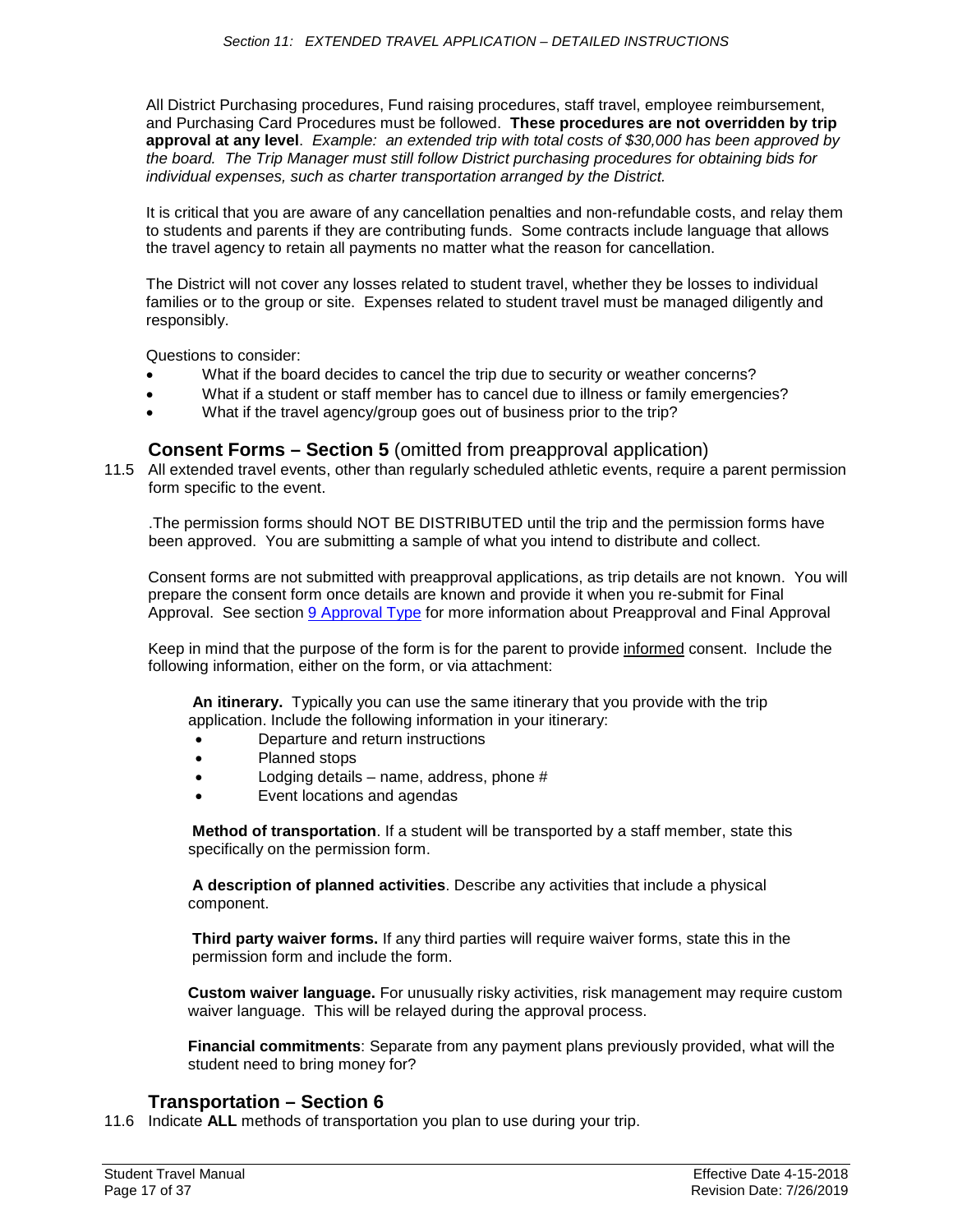Only District approved methods of transportation may be used. Refer to Travel Manual section [4.11](#page-4-0)  [Transportation](#page-4-0) for detailed information regarding District approved methods of transportation.

All students should travel to the event and during the event as a group using District-approved transportation. At the end of the event, the students may be dismissed to their parents using the District sign-out chart, which is available on the [Risk Management](https://www.sps.org/domain/144) web page.

**Transportation Exception Requests**: Exceptions must be pre-approved by an Executive Director, and will only be granted in the event of true hardship, or to accommodate a conflict with another school event.

- No Transportation Notice: For use only when there is no District transportation provided for any participants in the trip.
- Parent Exception Request: For use if a student/family requests permission to vary from the District standard of travelling with the group.

# **General Information – Section 7**

<span id="page-17-0"></span>11.7 Provide information about the students and chaperones that will attend your trip.

#### **Chaperones**

District chaperones will be required to review the [District Chaperone Training Course](#page-24-0) – Extended [Student Travel](#page-24-0) and complete the Canvas District Chaperone training course. A database will be maintained in the Executive Director Learning Support office.

Volunteer chaperones will be required to have a current and approved volunteer registration on file with the District. The District School & Student Services Department maintains a list of registered volunteers. Volunteer chaperones will also be required to review and sign the [Volunteer Chaperone](#page-32-1)  [Supervision Agreement.](#page-32-1)

**Event Materials.** Provide materials given to you BY THE EVENT organizers. This may be a tournament schedule, registration form, conference brochure, invitation letter, or similar materials. We are looking for something that describes how the event will be conducted. You may either attach copies of the materials, or provide a website link that leads directly to this information.

**Student/Parent Communications.** The following should be included:

- Information letters
- Commitment forms and/or payment schedules
- An outline or agenda from any parent meetings held.

# **Approvals – Section 8**

<span id="page-17-1"></span>11.8 Documentation of required department reviews and approvals.

School Administrator – The Executive Director will indicate if a school administrator is required.

National Terrorism Advisory – The Executive Director/Athletic Director will advise if further national security follow-up is required.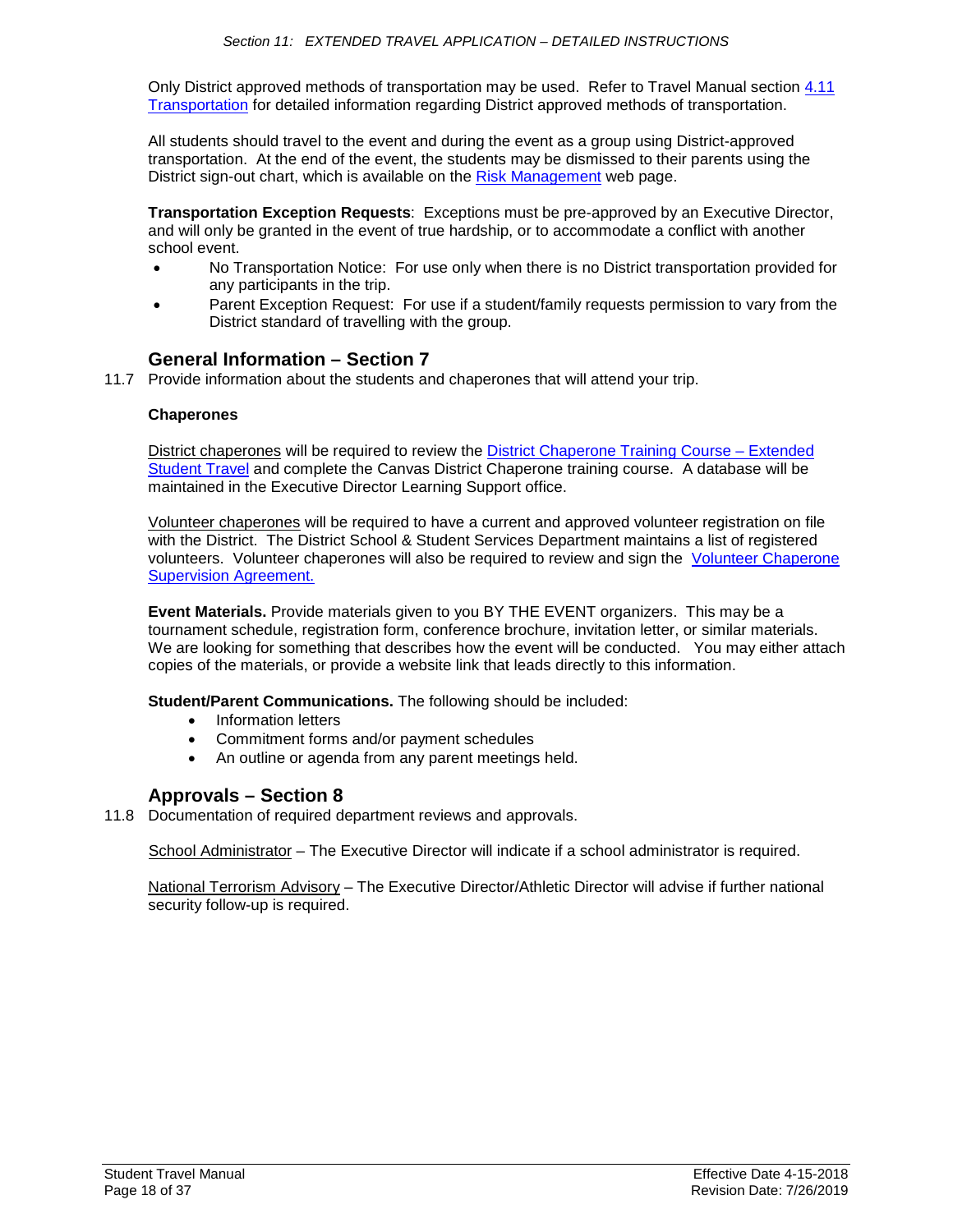# <span id="page-18-0"></span>**12 APPENDICES**

[Intent to Travel Request Form](#page-19-0) [Student Extended Travel –](#page-20-0) Final Approval Application [Student Extended Travel](#page-20-0) - Preapproval Application [District Chaperone Training Guide –](#page-24-0) Extended Student Travel Volunteer Chaperone [Supervision Guidelines and Agreement](#page-32-0) [Reimbursement Request Checklist for District-Funded Student Travel](#page-33-0) [Reference: Administrative Supervision Rubric for Extended Travel](#page-34-0) [Reference: Non-District Travel](#page-35-0)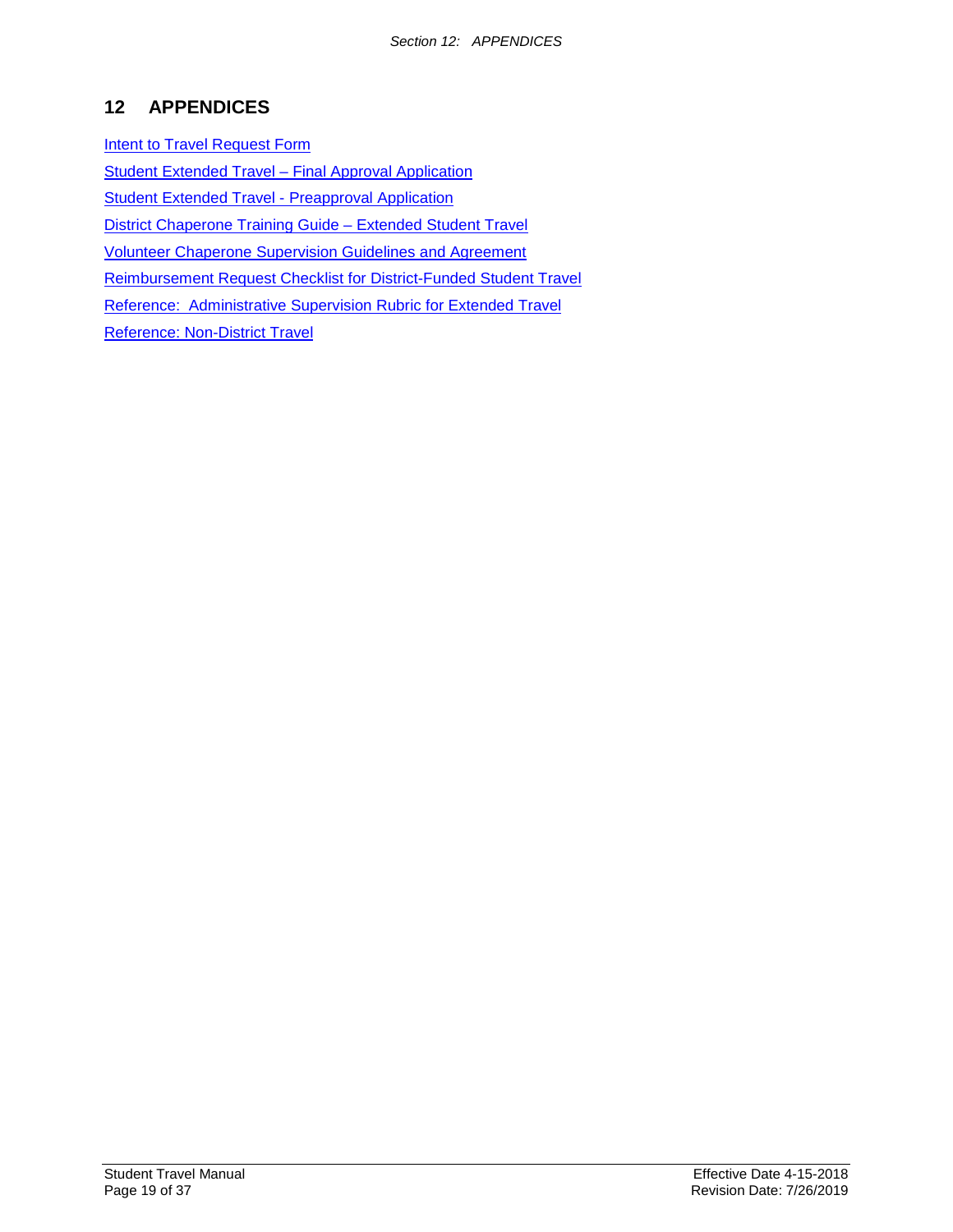# **Intent to Travel Request Form- Extended Travel**

# Trip Managers: Submit to your Principal, Director, or Site AD

<span id="page-19-0"></span>Submit at the beginning of the year or as early as possible for all proposed extended travel. Exception: Regional, Sectional, and State athletic competitions will be entered by the District Athletic Department

Submit prior to any discussions with students or parents.

| School Name:                                                                                                | Date of Departure:            |  |  |
|-------------------------------------------------------------------------------------------------------------|-------------------------------|--|--|
| Team/Group Name:                                                                                            | Date of Return:               |  |  |
| Event Name/Description:                                                                                     | Event Location (city, state): |  |  |
| Trip Manager (teacher/coach/sponsor) Name:                                                                  | Phone $#$ :                   |  |  |
| Are other SPS sites participating in this event?<br>If yes, which schools:                                  | Yes No Unknown                |  |  |
| Are you planning to coordinate travel with other SPS sites? The SPS No DI Unknown<br>If yes, which schools: |                               |  |  |
| Estimated number of students from this site:                                                                |                               |  |  |

### **Describe the purpose of your trip:**

Describe any competitions or performances planned and the amount of time allotted to them:

Describe any Enrichment activities proposed or planned:

Provide any additional information to be considered regarding the approval of this trip:

Signature of Trip Manager **Date** Date

### **Principal/Director:**

| Review & approval to proceed:                                                 |       |  |  |  |
|-------------------------------------------------------------------------------|-------|--|--|--|
| Signature:                                                                    | Date: |  |  |  |
| Submission of information into the <b>Extended Travel Tracker</b> Google Form | Date: |  |  |  |
| Assigned Trip Application #                                                   |       |  |  |  |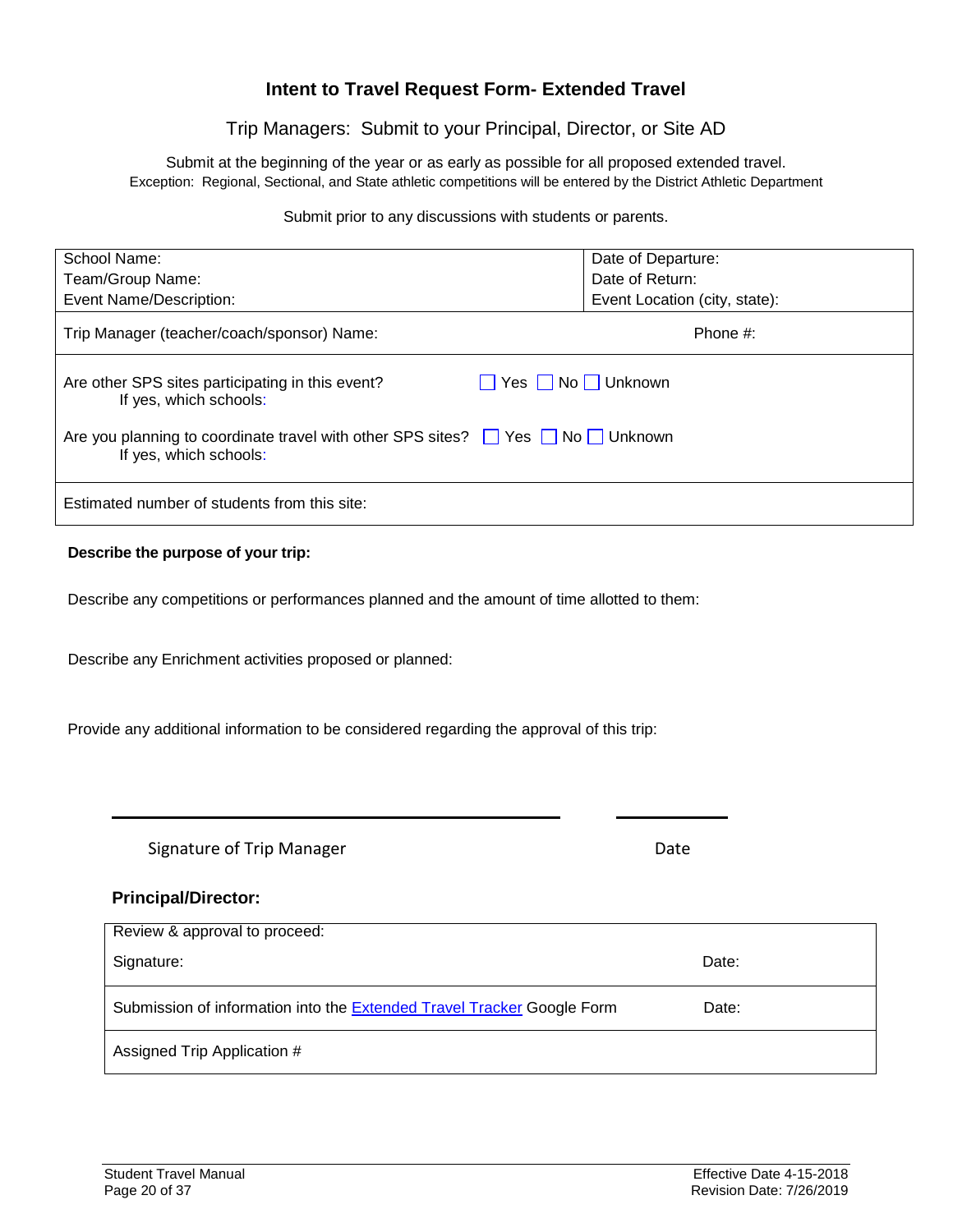<span id="page-20-0"></span>

1

 $\bf 2$ 

3

 $\Delta$ 

# **Student Extended Travel – FINAL APPROVAL APPLICATION**

*Trips may be cancelled at any time due to safety concerns*

#### **IS THIS THE CORRECT FORM?**

This form is required to obtain authorization for any student travel exceeding 250 miles OR involving an overnight stay.

Final approval requests must be submitted with Principal signature a minimum of two weeks prior to departure.

For most types of student travel, the submission of this form and requested documentation as a one-time submission is the only application required. Detailed instructions are available in the Student Travel Manual, Section 11.

#### **If you are planning a significant student travel event for which trip details are unknown**, the Student Extended Travel – PREAPPROVAL

APPLICATION is the appropriate first step in your approval process. It should be submitted early in the planning process to obtain authorization to distribute trip materials, conduct fundraising, or make payments for deposits. You will then follow-up with this FINAL APPLICATION as soon as trip details are known (a minimum of two weeks prior to departure).

| <b>School Name:</b>                                                                                                                                                                                            |                                                                                                                                                                                                                                                              |  |  |  |  |
|----------------------------------------------------------------------------------------------------------------------------------------------------------------------------------------------------------------|--------------------------------------------------------------------------------------------------------------------------------------------------------------------------------------------------------------------------------------------------------------|--|--|--|--|
|                                                                                                                                                                                                                | Date of Departure:                                                                                                                                                                                                                                           |  |  |  |  |
| Team/Group Name:                                                                                                                                                                                               | Date of Return:                                                                                                                                                                                                                                              |  |  |  |  |
| Event Name/Description:                                                                                                                                                                                        | Event Location (city, state):                                                                                                                                                                                                                                |  |  |  |  |
| Trip Manager (teacher/coach/sponsor) Name:                                                                                                                                                                     | phone $#$ :                                                                                                                                                                                                                                                  |  |  |  |  |
| Type of event - Check one Athletic event (submit to Athletics/Student Activities)<br>Club/Academic/Performing Arts (submit to Learning Support)                                                                |                                                                                                                                                                                                                                                              |  |  |  |  |
| Are other SPS sites participating in this event? $\Box$ Yes $\Box$ No $\Box$ Unknown If yes, which schools:                                                                                                    |                                                                                                                                                                                                                                                              |  |  |  |  |
| Will this group be travelling with other schools? $\Box$ Yes $\Box$ No If yes, which schools:                                                                                                                  |                                                                                                                                                                                                                                                              |  |  |  |  |
| <b>TYPE OF SUBMISSION/Submission Record:</b>                                                                                                                                                                   |                                                                                                                                                                                                                                                              |  |  |  |  |
| This is the first and only application for this trip. All information is available and submitted                                                                                                               |                                                                                                                                                                                                                                                              |  |  |  |  |
| This is a Final approval application for a trip that has been preapproved.                                                                                                                                     |                                                                                                                                                                                                                                                              |  |  |  |  |
| <u>TRIP SOURCE INFORMATION:</u>                                                                                                                                                                                |                                                                                                                                                                                                                                                              |  |  |  |  |
| How was the invitation to participate in this event obtained?<br>Invitation<br>Competitive Selection Process (games, contest, etc.)<br>Personal Recommendation                                                 | $\blacksquare$ Yes $\blacksquare$ No Is a professional organization or educational<br>institution conducting or overseeing this event? If yes:<br>MSHSAA or other state athletic organization                                                                |  |  |  |  |
| Other:                                                                                                                                                                                                         | Other:                                                                                                                                                                                                                                                       |  |  |  |  |
| Yes $\Box$ No Is this event offered or organized in part/whole by any outside organization, such as a student travel group,<br>commercial travel agency, or any other outside travel entity?                   |                                                                                                                                                                                                                                                              |  |  |  |  |
| If yes: Name of Agency or Group: _____                                                                                                                                                                         |                                                                                                                                                                                                                                                              |  |  |  |  |
|                                                                                                                                                                                                                | □ Yes □ No. Does the agency require a contract, agreement, or commitment signature? (includes on-line)                                                                                                                                                       |  |  |  |  |
|                                                                                                                                                                                                                | If yes, the agreement must be processed, approved, and executed through the District contract approval and/or<br>board approval processes before pre-approval or approval may be given. Submit to contracts@spsmail.org                                      |  |  |  |  |
|                                                                                                                                                                                                                |                                                                                                                                                                                                                                                              |  |  |  |  |
| <b>FINANCIAL INFORMATION:</b>                                                                                                                                                                                  |                                                                                                                                                                                                                                                              |  |  |  |  |
| of the trip. Springfield Public Schools will not be responsible for the loss of funds.                                                                                                                         | All Funds – regardless of the source – must be deposited into a District account (fund 60) prior to the departure date, and all<br>payments must be made from District accounts. Site Administration is responsible for ensuring proper financial management |  |  |  |  |
|                                                                                                                                                                                                                |                                                                                                                                                                                                                                                              |  |  |  |  |
| \$<br>Current GL acct. balance                                                                                                                                                                                 | Funds will be deposited into and paid from the following District GL Acct:                                                                                                                                                                                   |  |  |  |  |
| \$<br>Total estimated cost of the event and travel (regardless of source)<br>Board approval required for all trips with a cost exceeding \$15,000 or involving a contract. Submit to<br>contracts@spsmail.org. |                                                                                                                                                                                                                                                              |  |  |  |  |
| Fund Sources: the total of the amounts listed below must be sufficient to cover the total estimated cost of the trip shown above:                                                                              |                                                                                                                                                                                                                                                              |  |  |  |  |
| \$<br>SPS District/Site/Activity Funds                                                                                                                                                                         |                                                                                                                                                                                                                                                              |  |  |  |  |
| \$<br>Total funds to be collected from students/families. Cost to be paid by each student: \$<br>Attach any payment plans or fundraising plans                                                                 |                                                                                                                                                                                                                                                              |  |  |  |  |
| \$<br>Group/Club Name:                                                                                                                                                                                         | Funds contributed/to be contributed by a Parent Group or Booster Club.                                                                                                                                                                                       |  |  |  |  |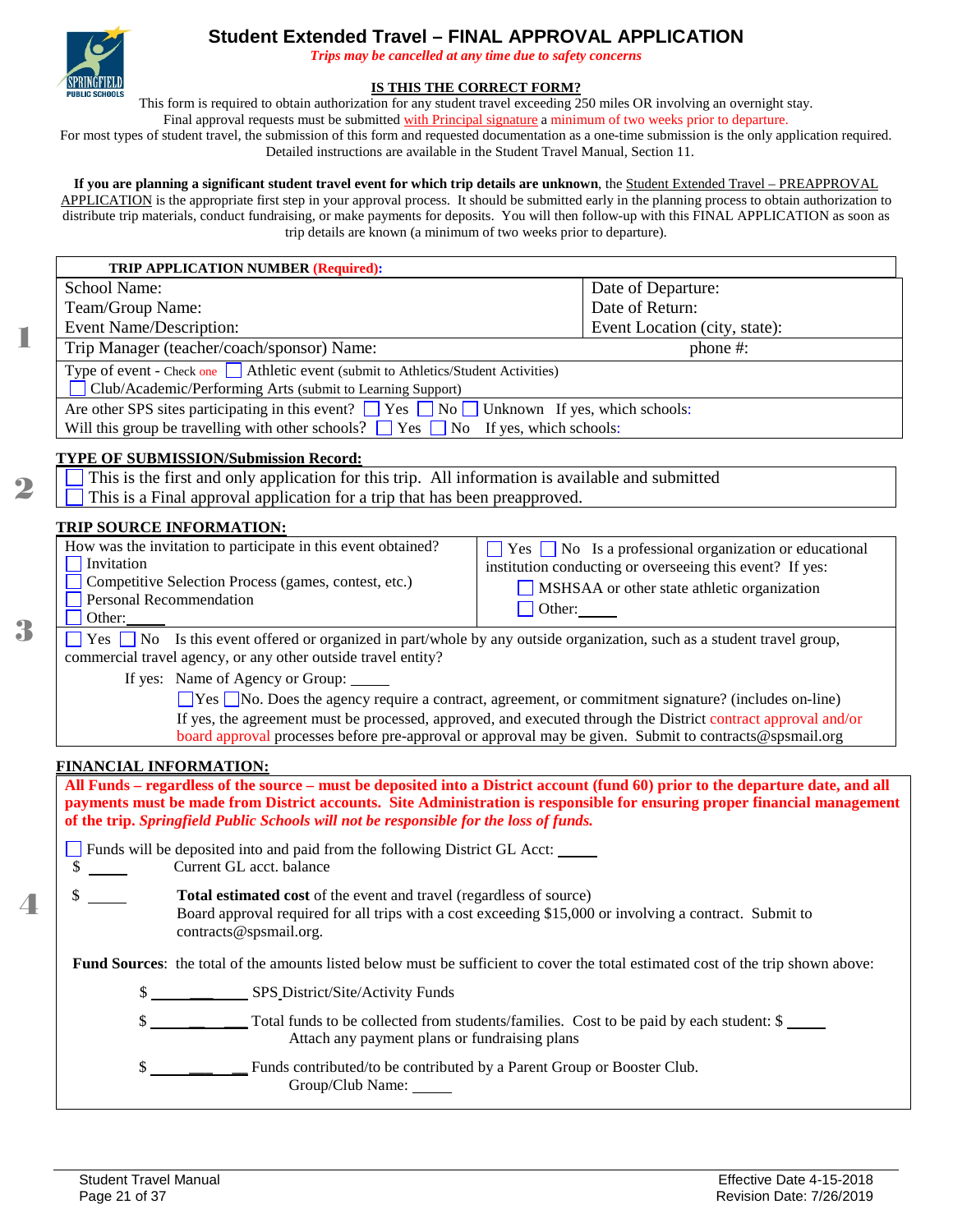|                                                                                                                                                                                  | <b>CONSENT FORMS</b>                                                                                                                                                                                                                                                                                                                                                                                                                         |  |  |  |  |                                                                         |                                                      |  |  |  |
|----------------------------------------------------------------------------------------------------------------------------------------------------------------------------------|----------------------------------------------------------------------------------------------------------------------------------------------------------------------------------------------------------------------------------------------------------------------------------------------------------------------------------------------------------------------------------------------------------------------------------------------|--|--|--|--|-------------------------------------------------------------------------|------------------------------------------------------|--|--|--|
|                                                                                                                                                                                  | - select one of the following three:                                                                                                                                                                                                                                                                                                                                                                                                         |  |  |  |  |                                                                         |                                                      |  |  |  |
|                                                                                                                                                                                  | All Non-Athletic Clubs and Groups: I have prepared a <i>Travel Permission &amp; Medical Consent</i> form for this trip and attached one copy to<br>this application, including any attachments referenced in the consent form. A signed copy of the completed form attached will be obtained<br>from all students/parents/guardians prior to departure. The form should be distributed AFTER the trip and form have received final approval. |  |  |  |  |                                                                         |                                                      |  |  |  |
|                                                                                                                                                                                  | Athletics Regular season events: <i>Parent information sheets</i> were distributed to all participants prior to season start, and student physicals                                                                                                                                                                                                                                                                                          |  |  |  |  |                                                                         |                                                      |  |  |  |
|                                                                                                                                                                                  | obtained.                                                                                                                                                                                                                                                                                                                                                                                                                                    |  |  |  |  |                                                                         |                                                      |  |  |  |
|                                                                                                                                                                                  | Athletics Off-Season Events: Camp/Clinic/League Parent Information & Consent Forms have been obtained from each participant.                                                                                                                                                                                                                                                                                                                 |  |  |  |  |                                                                         |                                                      |  |  |  |
|                                                                                                                                                                                  | <b>TRANSPORTATION INFORMATION:</b>                                                                                                                                                                                                                                                                                                                                                                                                           |  |  |  |  |                                                                         |                                                      |  |  |  |
|                                                                                                                                                                                  | Method of Travel – (check all methods you will use, including to/from airports and during your trip.)                                                                                                                                                                                                                                                                                                                                        |  |  |  |  |                                                                         |                                                      |  |  |  |
| School Bus                                                                                                                                                                       |                                                                                                                                                                                                                                                                                                                                                                                                                                              |  |  |  |  |                                                                         |                                                      |  |  |  |
|                                                                                                                                                                                  | Charter transportation reserved through approved SPS Vendor (bid copies attached). Name of Vendor:                                                                                                                                                                                                                                                                                                                                           |  |  |  |  |                                                                         |                                                      |  |  |  |
|                                                                                                                                                                                  | School Bus or Charter arranged by Athletics                                                                                                                                                                                                                                                                                                                                                                                                  |  |  |  |  |                                                                         |                                                      |  |  |  |
|                                                                                                                                                                                  | Commercial Airline/Flight (information is attached).<br>Public Transportation Commercial taxis, shuttles, or hotel<br>shuttles                                                                                                                                                                                                                                                                                                               |  |  |  |  |                                                                         |                                                      |  |  |  |
|                                                                                                                                                                                  | $\Box$ Sponsor(s)/Chaperone(s) will transport students. Complete the following:                                                                                                                                                                                                                                                                                                                                                              |  |  |  |  |                                                                         |                                                      |  |  |  |
|                                                                                                                                                                                  | Current year Driver Verification forms are on file with Risk Management All driver name(s):                                                                                                                                                                                                                                                                                                                                                  |  |  |  |  |                                                                         |                                                      |  |  |  |
|                                                                                                                                                                                  | List of students assigned to each vehicle is included with this application.                                                                                                                                                                                                                                                                                                                                                                 |  |  |  |  |                                                                         |                                                      |  |  |  |
|                                                                                                                                                                                  | Personal Vehicles or Rented vehicles (max 9 passenger) with rental car insurance per SPS Policies and Procedures.                                                                                                                                                                                                                                                                                                                            |  |  |  |  |                                                                         |                                                      |  |  |  |
|                                                                                                                                                                                  | TRANSPORTATION EXCEPTION REQUESTS:                                                                                                                                                                                                                                                                                                                                                                                                           |  |  |  |  |                                                                         |                                                      |  |  |  |
|                                                                                                                                                                                  | Site and Executive level pre-approval are required for the following. If your trip will involve any of the following, check below all<br>that apply and attach the request. If none, skip to Financial Information section)                                                                                                                                                                                                                  |  |  |  |  |                                                                         |                                                      |  |  |  |
|                                                                                                                                                                                  | No Transportation Notice (form 9.3d)                                                                                                                                                                                                                                                                                                                                                                                                         |  |  |  |  |                                                                         |                                                      |  |  |  |
|                                                                                                                                                                                  | Parent Exception Request, Consent, & Release form - declining District travel, transportation, & accommodations                                                                                                                                                                                                                                                                                                                              |  |  |  |  |                                                                         |                                                      |  |  |  |
|                                                                                                                                                                                  |                                                                                                                                                                                                                                                                                                                                                                                                                                              |  |  |  |  |                                                                         |                                                      |  |  |  |
| <b>GENERAL INFORMATION:</b><br>Check the boxes below to indicate that the following items are <b>attached</b> and/or the requirement has been met.<br><b>Number of Students:</b> |                                                                                                                                                                                                                                                                                                                                                                                                                                              |  |  |  |  |                                                                         |                                                      |  |  |  |
|                                                                                                                                                                                  |                                                                                                                                                                                                                                                                                                                                                                                                                                              |  |  |  |  | List of student names are attached.<br>Rooming assignments are attached |                                                      |  |  |  |
|                                                                                                                                                                                  |                                                                                                                                                                                                                                                                                                                                                                                                                                              |  |  |  |  |                                                                         | <b>Number of Chaperones assigned to this school:</b> |  |  |  |
|                                                                                                                                                                                  | <b>District Employee Chaperones:</b><br>Male:<br><b>Female:</b>                                                                                                                                                                                                                                                                                                                                                                              |  |  |  |  |                                                                         |                                                      |  |  |  |
|                                                                                                                                                                                  | Male:<br><b>Volunteer Chaperones:</b><br><b>Female:</b>                                                                                                                                                                                                                                                                                                                                                                                      |  |  |  |  |                                                                         |                                                      |  |  |  |
|                                                                                                                                                                                  | A list of chaperone names, including an indication of whether they are an employee or volunteer, is attached.                                                                                                                                                                                                                                                                                                                                |  |  |  |  |                                                                         |                                                      |  |  |  |
|                                                                                                                                                                                  | All District Employee Chaperones (including the Trip Manager) have reviewed the <i>District Chaperone Training Guide-</i>                                                                                                                                                                                                                                                                                                                    |  |  |  |  |                                                                         |                                                      |  |  |  |
|                                                                                                                                                                                  | Extended Student Travel and completed the Canvas Course "District Chaperone Training Guide".                                                                                                                                                                                                                                                                                                                                                 |  |  |  |  |                                                                         |                                                      |  |  |  |
|                                                                                                                                                                                  | All Volunteer Chaperones have a current and approved Volunteer Registration on file with the District and have reviewed and                                                                                                                                                                                                                                                                                                                  |  |  |  |  |                                                                         |                                                      |  |  |  |
|                                                                                                                                                                                  | signed the Volunteer Chaperone Supervision Guidelines and Agreement (Signed acknowledgement for each volunteer<br>chaperone attached).                                                                                                                                                                                                                                                                                                       |  |  |  |  |                                                                         |                                                      |  |  |  |
|                                                                                                                                                                                  | Event materials                                                                                                                                                                                                                                                                                                                                                                                                                              |  |  |  |  |                                                                         |                                                      |  |  |  |
|                                                                                                                                                                                  | A copy of host-provided brochures, tournament schedules, or invitations are attached.                                                                                                                                                                                                                                                                                                                                                        |  |  |  |  |                                                                         |                                                      |  |  |  |
|                                                                                                                                                                                  | Additional information is available at website:                                                                                                                                                                                                                                                                                                                                                                                              |  |  |  |  |                                                                         |                                                      |  |  |  |
| All Communications provided to Students/Parents regarding this trip are attached. Must include:                                                                                  |                                                                                                                                                                                                                                                                                                                                                                                                                                              |  |  |  |  |                                                                         |                                                      |  |  |  |
|                                                                                                                                                                                  | A trip itinerary (departure time and location, planned stops, lodging name, address & phone, activity descriptions)                                                                                                                                                                                                                                                                                                                          |  |  |  |  |                                                                         |                                                      |  |  |  |
|                                                                                                                                                                                  | Outline, agenda, or handout from any parent meetings held<br>$\Box$ no meetings held                                                                                                                                                                                                                                                                                                                                                         |  |  |  |  |                                                                         |                                                      |  |  |  |
|                                                                                                                                                                                  | <b>FINAL APPROVALS:</b><br><u> 1980 - Johann Barn, mars ann an t-Amhain Aonaich an t-Aonaich an t-Aonaich ann an t-Aonaich ann an t-Aonaich</u>                                                                                                                                                                                                                                                                                              |  |  |  |  |                                                                         |                                                      |  |  |  |
|                                                                                                                                                                                  | Date: $\qquad \qquad$                                                                                                                                                                                                                                                                                                                                                                                                                        |  |  |  |  |                                                                         |                                                      |  |  |  |
|                                                                                                                                                                                  |                                                                                                                                                                                                                                                                                                                                                                                                                                              |  |  |  |  |                                                                         |                                                      |  |  |  |
|                                                                                                                                                                                  | Learning Support/Athletic Director Approval:<br>Date: $\frac{1}{2}$ Date:                                                                                                                                                                                                                                                                                                                                                                    |  |  |  |  |                                                                         |                                                      |  |  |  |
|                                                                                                                                                                                  |                                                                                                                                                                                                                                                                                                                                                                                                                                              |  |  |  |  |                                                                         |                                                      |  |  |  |

National Terrorism Advisory System Bulletins or Alerts?

7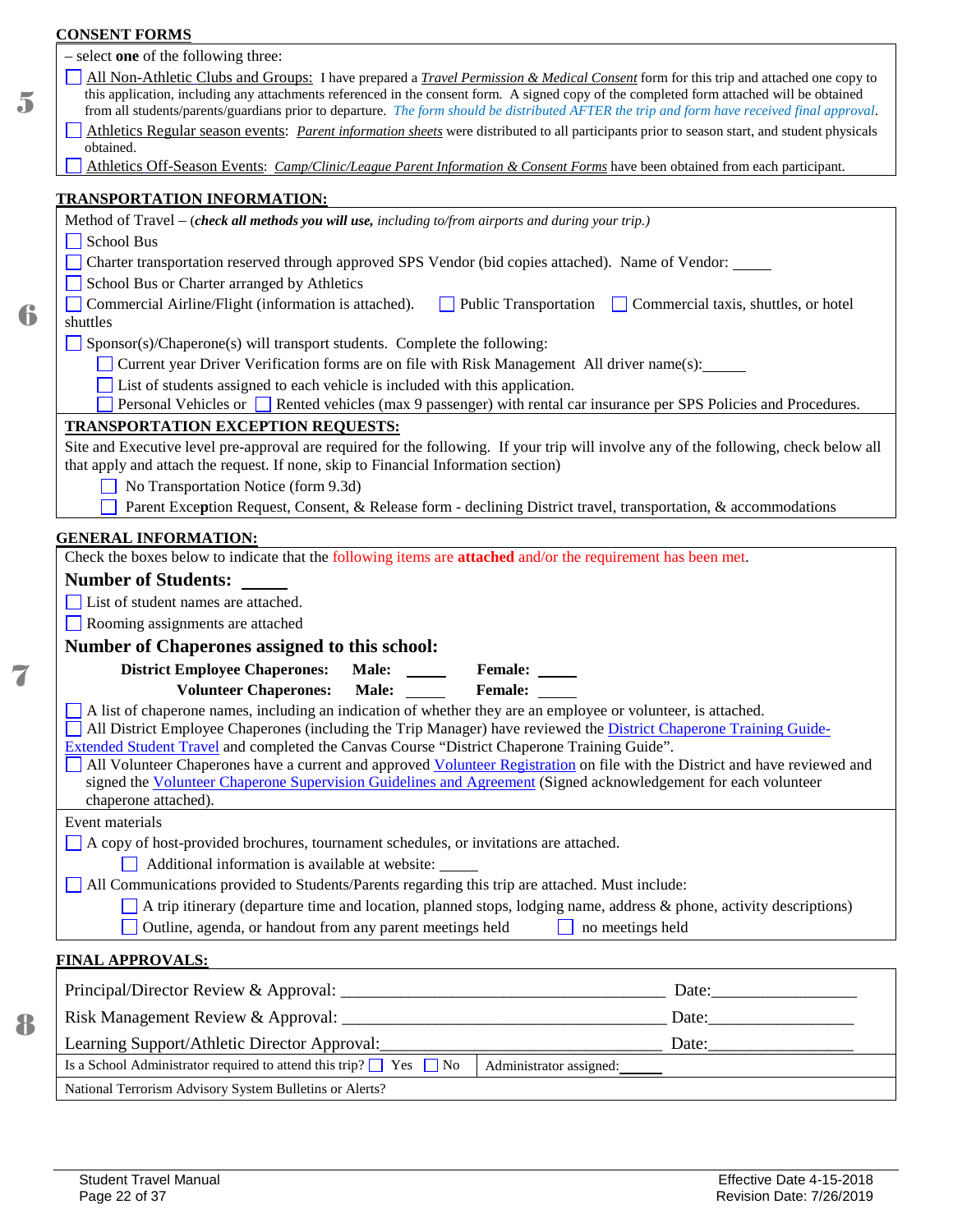# **Student Extended Travel – PREAPPROVAL APPLICATION**

<span id="page-22-0"></span>

1

3

4

*Trips may be cancelled at any time due to safety concerns*

# **IS THIS THE CORRECT FORM?**

**PREAPPROVAL is not required for all trips**.

If you have all of the trip information needed to complete the Student Extended Travel – FINAL APPLICATION, you may skip directly to that form

for a one-time submission.

#### . **If you are planning a significant student travel event, for which all details are not known,** this abbreviated **Student Extended Travel –**

**PREAPPROVAL APPLICATION is the appropriate initial submission.** It should be submitted very early in your planning process to request authorization to distribute trip materials, conduct fundraising, or make payments for deposits while trip details are being finalized**.** Preapproval is **not** authorization to travel. You must follow-up with a FINAL APPROVAL application, with all outstanding details and documentation, a minimum of two weeks prior to departure.

Detailed instructions are available in the Student Travel Manual. Reference numbers below correlate to instructions in Section 11 of the Manual.

| <b>TRIP APPLICATION NUMBER (Required):</b>                                                                  |                               |  |  |  |
|-------------------------------------------------------------------------------------------------------------|-------------------------------|--|--|--|
| School Name:                                                                                                | Date of Departure:            |  |  |  |
| Team/Group Name:                                                                                            | Date of Return:               |  |  |  |
| Event Name/Description:                                                                                     | Event Location (city, state): |  |  |  |
| Trip Manager (teacher/coach/sponsor) Name:<br>phone #:                                                      |                               |  |  |  |
| Are other SPS sites participating in this event? $\Box$ Yes $\Box$ No $\Box$ Unknown If yes, which schools: |                               |  |  |  |
| Will this group be travelling with other schools? $\Box$ Yes $\Box$ No If yes, which schools:               |                               |  |  |  |

#### **TRIP SOURCE INFORMATION:**

| How was the invitation to participate in this event obtained?<br>Invitation<br>Competitive Selection Process (games, contest, etc.)<br>Personal Recommendation<br>$\blacksquare$ Other:             | $\Box$ Yes $\Box$ No Is a professional organization or educational<br>institution conducting or overseeing this event? If yes:<br>MSHSAA or other state athletic organization<br>$\Box$ Other: $\Box$ |  |  |
|-----------------------------------------------------------------------------------------------------------------------------------------------------------------------------------------------------|-------------------------------------------------------------------------------------------------------------------------------------------------------------------------------------------------------|--|--|
| $\Box$ Yes $\Box$ No Is this event offered or organized in part/whole by any outside organization, such as a student travel group,<br>commercial travel agency, or any other outside travel entity? |                                                                                                                                                                                                       |  |  |

If yes: Name of Agency or Group:

Yes No. Does the agency require a contract, agreement, or commitment signature? (includes on-line) If yes, the agreement must be processed, approved, and executed through the District contract approval and/or board approval processes before pre-approval or approval may be given. Submit to contracts@spsmail.org

#### **FINANCIAL INFORMATION – Provide estimates based on estimated student counts:**

**All Funds – regardless of the source – must be deposited into a District account (fund 60) prior to the departure date, and all payments must be made from District accounts. Site Administration is responsible for ensuring proper financial management of the trip.** *Springfield Public Schools will not be responsible for the loss of funds.*

Funds will be deposited into and paid from the following District GL Acct:

 \$ **Total estimated cost** of the event and travel (regardless of source) Board approval is required for all trips with a cost exceeding \$15,000 or involving a contract. Submit to contracts@spsmail.org.

Fund Sources: The total of the amounts listed below must be sufficient to cover the total estimated cost of the trip shown above:

- \$ **\_\_\_** SPS District/Site/Activity Funds
- $\frac{1}{2}$  **Total funds to be collected from students/families.** Cost to be paid by each student: \$ Attach any payment plans or fundraising plans

 \$ **\_\_\_ \_\_** Funds contributed/to be contributed by a Parent Group or Booster Club. Group/Club Name: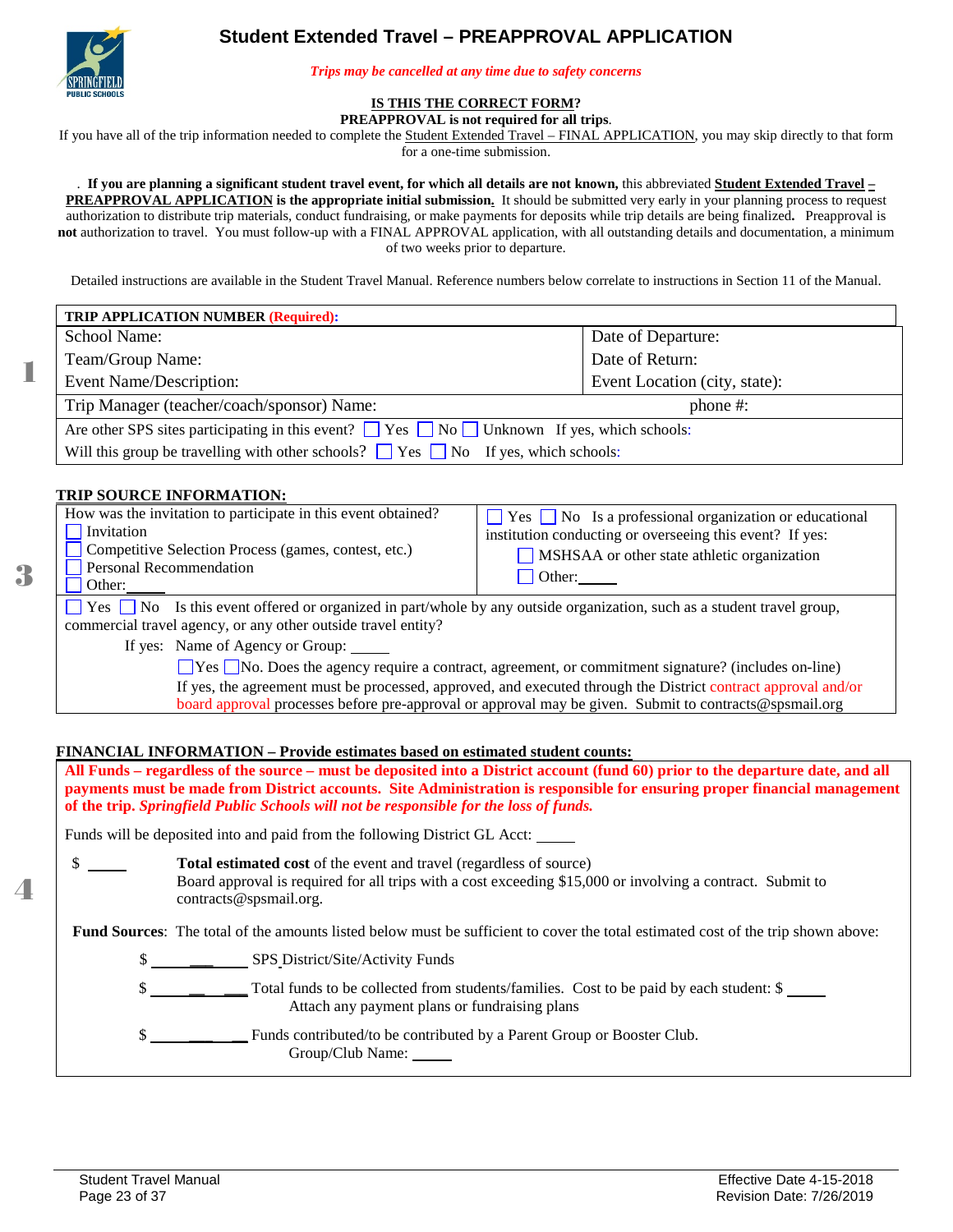# **TRANSPORTATION INFORMATION:**

7

8

|   | I KANSPOK I A LION INFORMA LION:                                                                                     |
|---|----------------------------------------------------------------------------------------------------------------------|
|   | Proposed Method of Travel – (check all methods you may use, including to/from airports and during your trip.)        |
|   | School Bus                                                                                                           |
| 6 | Charter transportation reserved through approved SPS Vendor (bid copies attached).                                   |
|   | Commercial Airline/Flight (information is attached). Public Transportation Commercial taxis, shuttles, or hotel      |
|   | shuttles                                                                                                             |
|   | Sponsor(s)/Chaperone(s) will transport students. (Drivers must be approved through the Driver Verification process): |
|   | <b>GENERAL INFORMATION:</b>                                                                                          |
|   | <b>Estimated Number of Students:</b>                                                                                 |
|   | <b>Estimated Number of Chaperones:</b>                                                                               |
|   | <b>District Employee Chaperones:</b>                                                                                 |
|   | <b>Volunteer Chaperones:</b>                                                                                         |
|   | <b>Administrator:</b>                                                                                                |
| 7 | All chaperones must complete required training.                                                                      |
|   | Event materials:                                                                                                     |
|   | A copy of host-provided brochures, schedules, or invitations are attached.                                           |
|   | Additional information is available at website:<br>$\mathbf{L}$                                                      |
|   | A proposed trip itinerary is attached                                                                                |
|   | Parent meetings are planned - outline, agenda, or handout is attached                                                |
|   | No meetings are planned                                                                                              |
|   | <b>PREAPPROVAL SIGNATURES:</b>                                                                                       |
|   |                                                                                                                      |
| 8 | Risk Management Review & Preapproval:<br>Date:                                                                       |

| Risk Management Review & Preapproval:                                        | Date: |
|------------------------------------------------------------------------------|-------|
| Learning Support/Athletic Director Preapproval:                              | Date: |
| Is a School Administrator required to attend this trip? $\Box$ Yes $\Box$ No |       |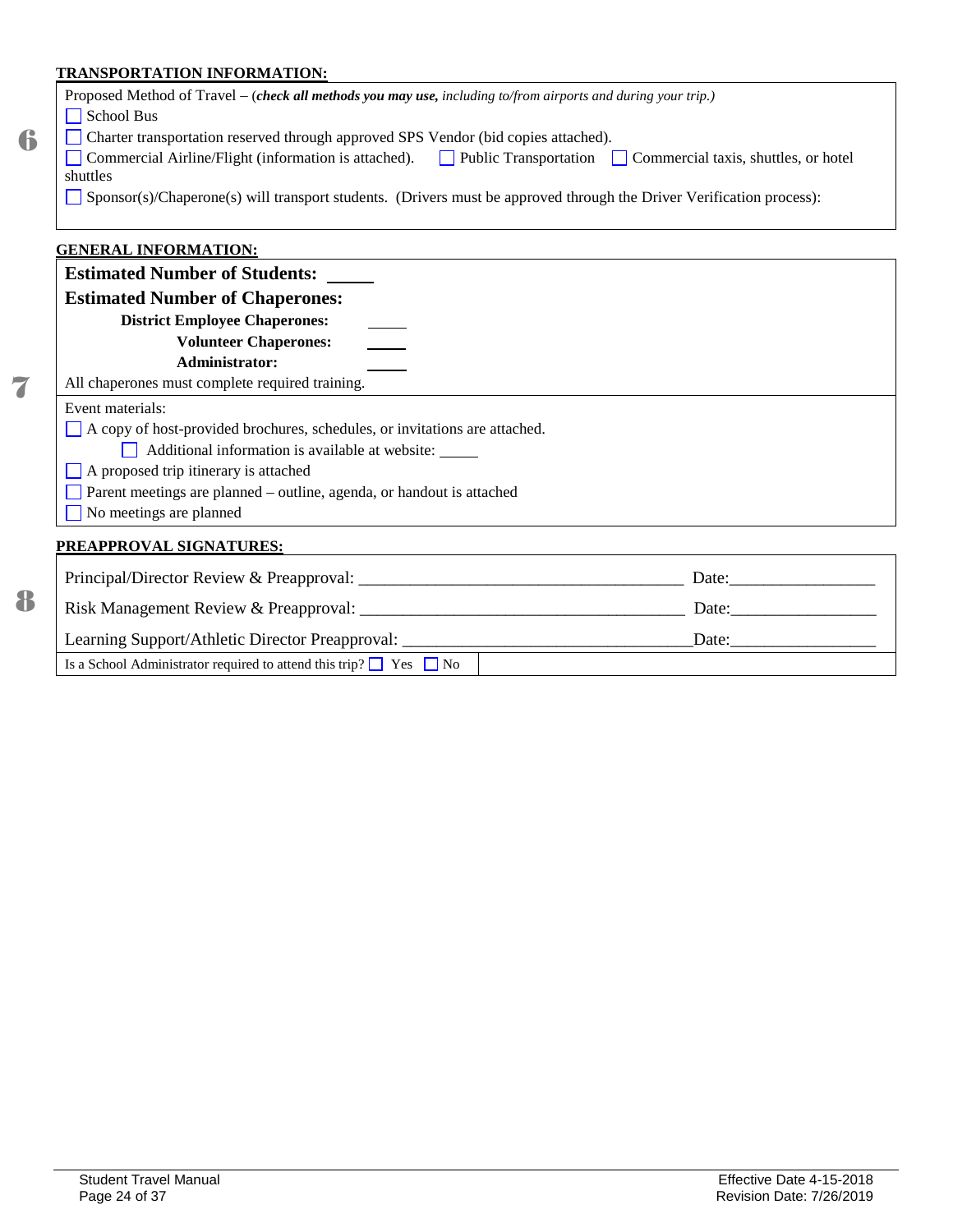# **District Chaperone Training Guide - Extended Student Travel**

(Review this information & complete the Canvas course for eligibility to act as a District Chaperone.)

# **OVERVIEW**

<span id="page-24-0"></span>This training guide was developed to address the expectations for District employees serving in a chaperone role for a student trip exceeding 250 miles or involving an overnight stay.

# **EMPLOYEE DEFINITIONS**

**Trip Manager**: For purposes of this document, the TRIP MANAGER is the activity sponsor, teacher, coach, other certified employee named as the lead chaperone and point of contact for the trip. The Trip Manager is responsible for proposing, planning, and managing the trip.

**Principal/Director**: For purposes of this document, the PRINCIPAL/DIRECTOR is the building Principal, Assistant Principal, Athletic Director, Director, or Department Head assigned the responsibility of first-level approval of student travel within their site/department. For some categories of trips, the Principal/Director is also the final approver.

**Administrator**: A District Administrator assigned to a specific trip for the purpose of providing oversight of the event.

**Executive Director**: The Executive Director is the District Executive Director designated as the person responsible for oversight of and ultimate approval of all student travel. The Executive Director will assign responsibilities for approvals of the various components of student travel for the various categories of trips.

**District Chaperone**: A District Chaperone is a District **employee** assigned to a trip to assist with the supervision of student behaviour and group activities. District chaperones may include teachers or educational support personnel. Parents who are District employees will be considered District Chaperones.

**Volunteer Chaperone**: Volunteer Chaperones are non-employee volunteers, including non-employee parents, assigned to a trip to assist with supervision. All volunteer chaperones must meet the requirements of school volunteers outlined in Board Policy. (See [Policy](https://simbli.eboardsolutions.com/SB_ePolicy/SB_PolicyOverview.aspx?S=177&Sch=177) IICC and GBEBC)

**Approval Office:** The designated District official responsible for final approval of a specific category of trip.

# **RESPONSIBILITIES**

### **Trip Manager:**

- Obtain trip approvals prior to presenting trip information to students or parents.
- Complete the Canvas District Travel Course and the Canvas District Chaperone Training Course.
- Submit travel applications in compliance with SPS timelines and requirements, as specified in the District Student Travel Manual.
- Plan the trip with supervision and safety issues in mind.
- Provide clear communications to parents regarding activities, schedules, student expectations, and financial arrangements.
- Hold Parent Meetings for trips meeting any of the following Exceeding 3 nights Exceeding \$500 in costs to students Outside of the U.S.
	- Involving recreational activities of a physical nature
- Assign specific supervision duties to District and Volunteer Chaperones.
- Maintain a complete list of student and chaperone cell phone numbers.
- Properly document incidents, if they occur.
- Maintain emergency contact information and permission forms during the trip.
- Assume responsibility as the acting administrator for the school district in the absence of a school administrator.
- Have the training guide available during the trip.
- Schedule roll calls, room checks, and hall monitoring.
- Meet with chaperones prior to departure to discuss schedules, assign duties, and provide any other trip-specific information.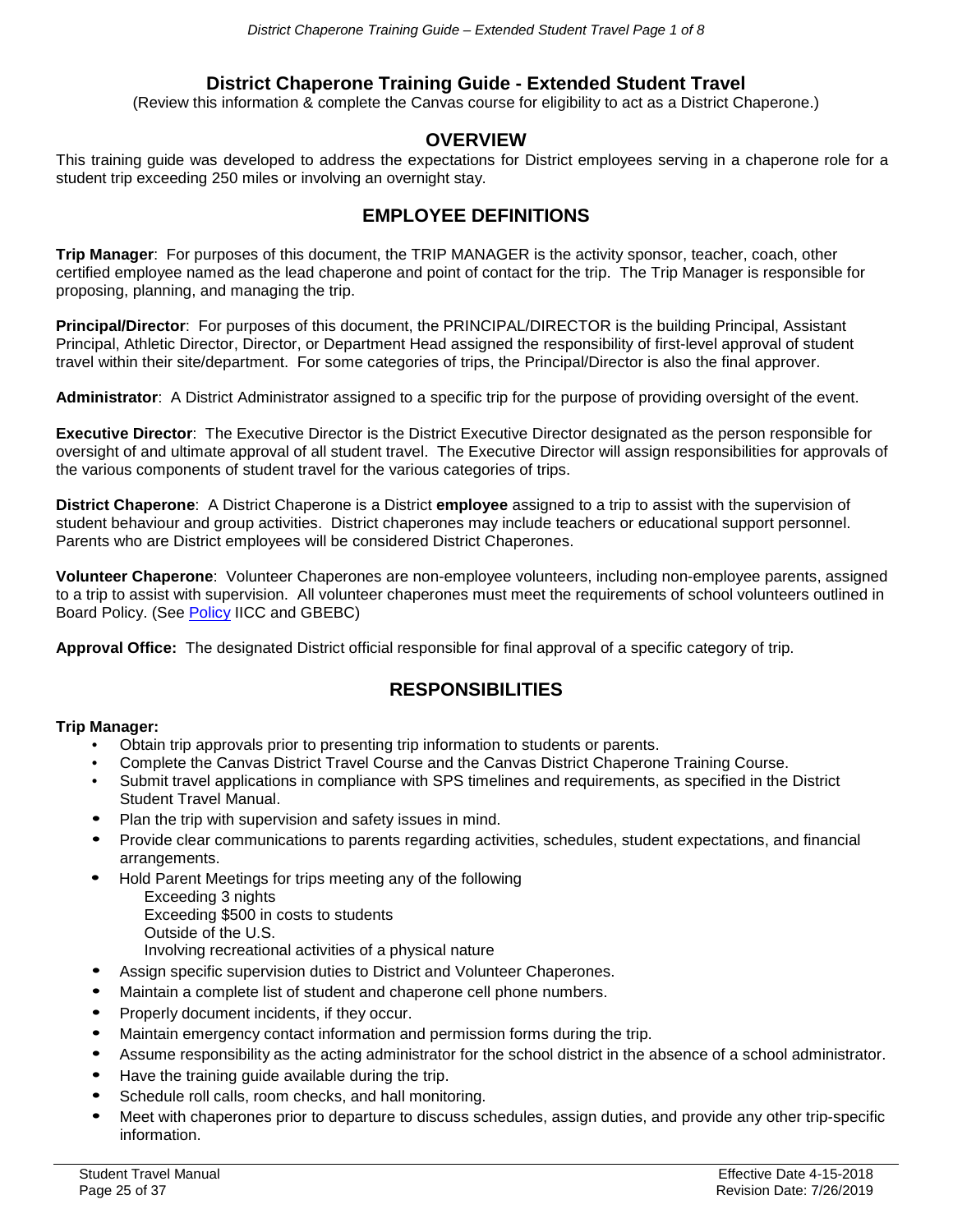- Ensure that District Employee Chaperones have reviewed the District Chaperone Training Guide and have completed the Canvas District Chaperone Training Guide course.
- Ensure that volunteer chaperones have completed volunteer background check and have signed the [Volunteer](#page-32-1)  [Chaperone Supervision Agreement.](#page-32-1)

### **District Chaperone:**

- Understand their specific assignment as presented by the Trip Manager.
- Review the District Chaperone Training Guide and complete the Canvas District Chaperone Training Guide course.
- Become familiar with the location surroundings and special circumstances.
- Have an awareness of student proximity.
- Assume a 24 hour-a-day responsibility.
- Remain on the premises of the event unless released by the Trip Manager
- Handle any disciplinary situations in accordance with District policy and procedure.
- Assist the Trip Manager in overseeing the activities of any Volunteer Chaperones.
- Enforce appropriate citizenship quidelines. The District's School Handbook is available [online.](http://www.springfieldpublicschoolsmo.org/pages/SPSMO/Families/Student_Handbook)
- Chaperones will not smoke, use tobacco products of any type, consume alcoholic beverages or illegal drugs, or be involved in any illegal or immoral activity during the trip.
- Follow and enforce all District policies and procedures.

### **Volunteer Chaperone:**

- Complete the District volunteer approval process, including the background check.
- Complete the acknowledgement section of the [Volunteer Chaperone Supervision Guidelines and Agreement.](#page-32-1) The acknowledgment should be submitted with the final trip application.
- Abide by all SPS policies and immediately inform the Trip Manager of any violations of District policies, safety concerns or emergency issues.
- Refer all disciplinary issues beyond mild verbal prompts to the District chaperones.
- Have a clear understanding of their assigned duties and responsibilities as outlined by the Trip Manager.
- Assume a 24 hour-a-day responsibility.
- Remain on the premises of the event unless released by the Trip Manager.
- Represent SPS to youth and adults by serving as a positive role model and using reasonable conflict resolution skills. Chaperones will not smoke, use tobacco products of any type, consume alcoholic beverages or illegal drugs, or be involved in any illegal or immoral activity during the trip.
- Be familiar with the SPS student handbook. Any violations shall be reported to the Trip Manager immediately.
- Attend all instructional meetings conducted by the Trip Manager for the event

# **GENERAL EXPECTATIONS FOR EXTENDED TRAVEL**

### **Supervision:**

- When considering EXTENDED travel, the district desires a staff to student ratio of 1:15 with a maximum of 1:20.
- The Executive Director may require a District Administrator be assigned to trips during the trip approval process
- Students must be supervised at all times while at the event. Account for all participants regularly and before changing activities. Trip managers will assign chaperone responsibilities and check-in requirements.
- Students will be required to remain in groups of 4 or more.
- Chaperone meetings should be held each night to discuss issues and provide updates and information for the following day.

### **Room Procedures:**

- Evening room checks should be used to reinforce nighttime rules, relay schedules for the following day, and check the general well-being of students.
- At hotels, chaperones are assigned a specific block of rooms and floor area to supervise. Gender of the group members shall be considered when assigning chaperones and floor assignments.
- Overnight chaperones may not retire until all students are in the rooms, all visiting between rooms has stopped, and the chaperones are sure the students are secure.
- Students are not allowed to have visitors or use room service. Students must be in their assigned rooms from curfew until wake-up.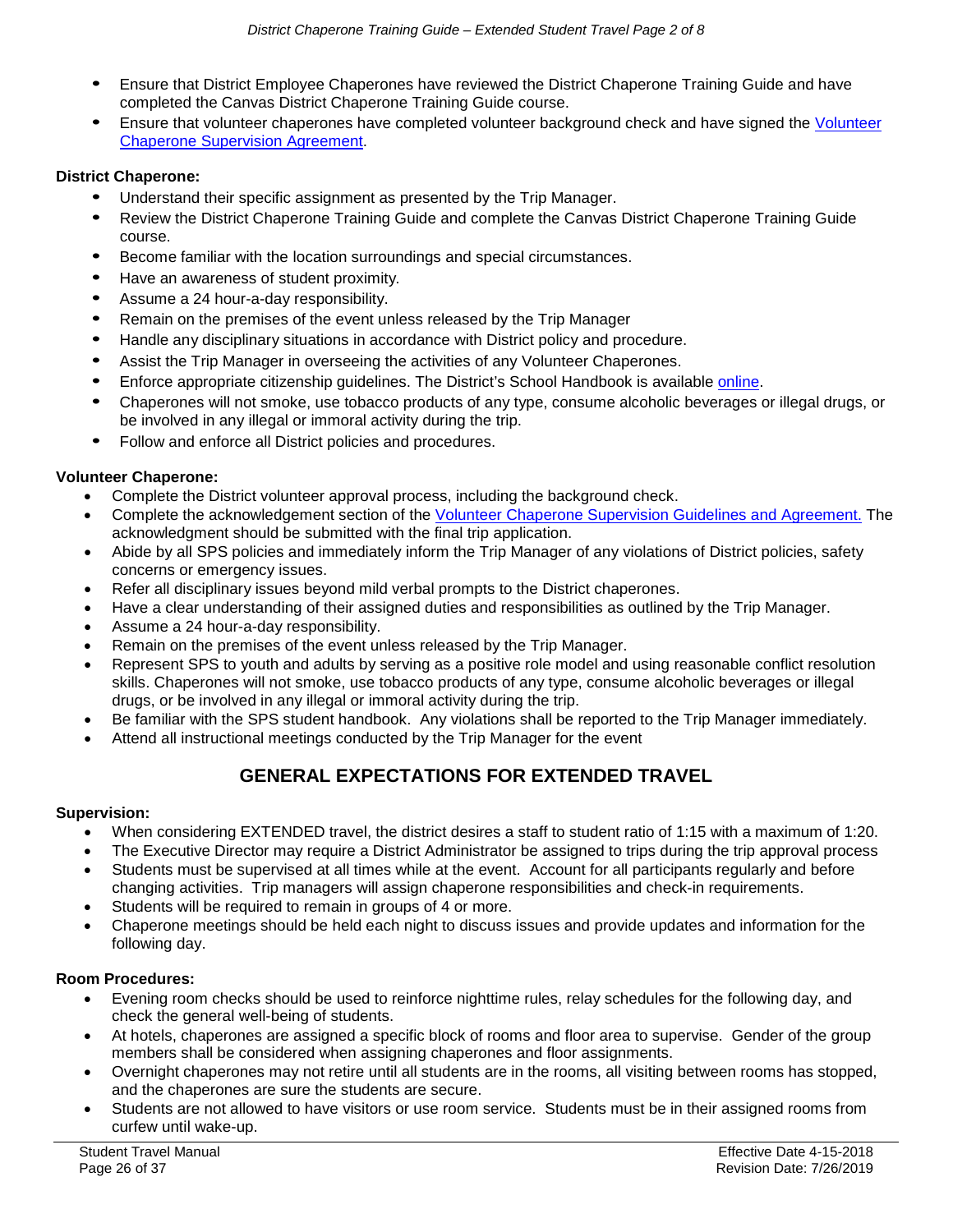• At checkout, rooms should be checked for condition and forgotten items.

### **Transportation by Bus:**

- If multiple buses, each bus will have one head chaperone who oversees the bus and travel.
- Student roll call is completed each time the bus is boarded. Buses should be kept clean, neat, and orderly. Conduct walkthroughs to check for issues
- At all stops, whether at restaurants or rest stops, one or two chaperones are encouraged to sweep the area, including restrooms, checking to make sure no students or belongings are left behind.

#### **Transportation by Private Passenger Vehicle:**

- If transportation in private vehicles is authorized, drivers must take extra care in planning their trip.
- All drivers should familiarize themselves with their planned route.
- Regular rest stops should be scheduled.
- Drivers must complete the district Driver Verification process (form and information available on the [Risk](https://www.sps.org/domain/144)  [Management](https://www.sps.org/domain/144) web page).
- Expectations for student behaviour in private vehicles will be consistent with expectations on a school bus.

### **Parent Meetings:**

Suggested topics for parent meetings:

- The fact that participation in the trip is a privilege and not a right or entitlement. Therefore, this privilege may be withdrawn at any time for non-compliance with school policies, rules of conduct, and instructions/directives of the Trip Manager.
- Student behaviour expectations and compliance with all school policies during trip, and school disciplinary action will apply
- Students may be dismissed from the trip for disciplinary reasons. Parents will be expected to immediately travel to the event site to transport their student home at their expense.
- Students will be expected to travel with and remain with the group for the duration of the trip
- Destination site Local laws; possible consequences of violations
- Cultural differences; possible impact of such differences
- Appropriate clothing and accessories
- Security precautions
- Medical authorizations and inoculations
- Insurance: travel, health and liability
- Travel group or agency information
- Passport/visas
- Cancellation policy, refund schedule and trip cancellation insurance
- Travel costs, including personal/miscellaneous expenses not included in the travel cost
- Payment arrangements
- Planned activities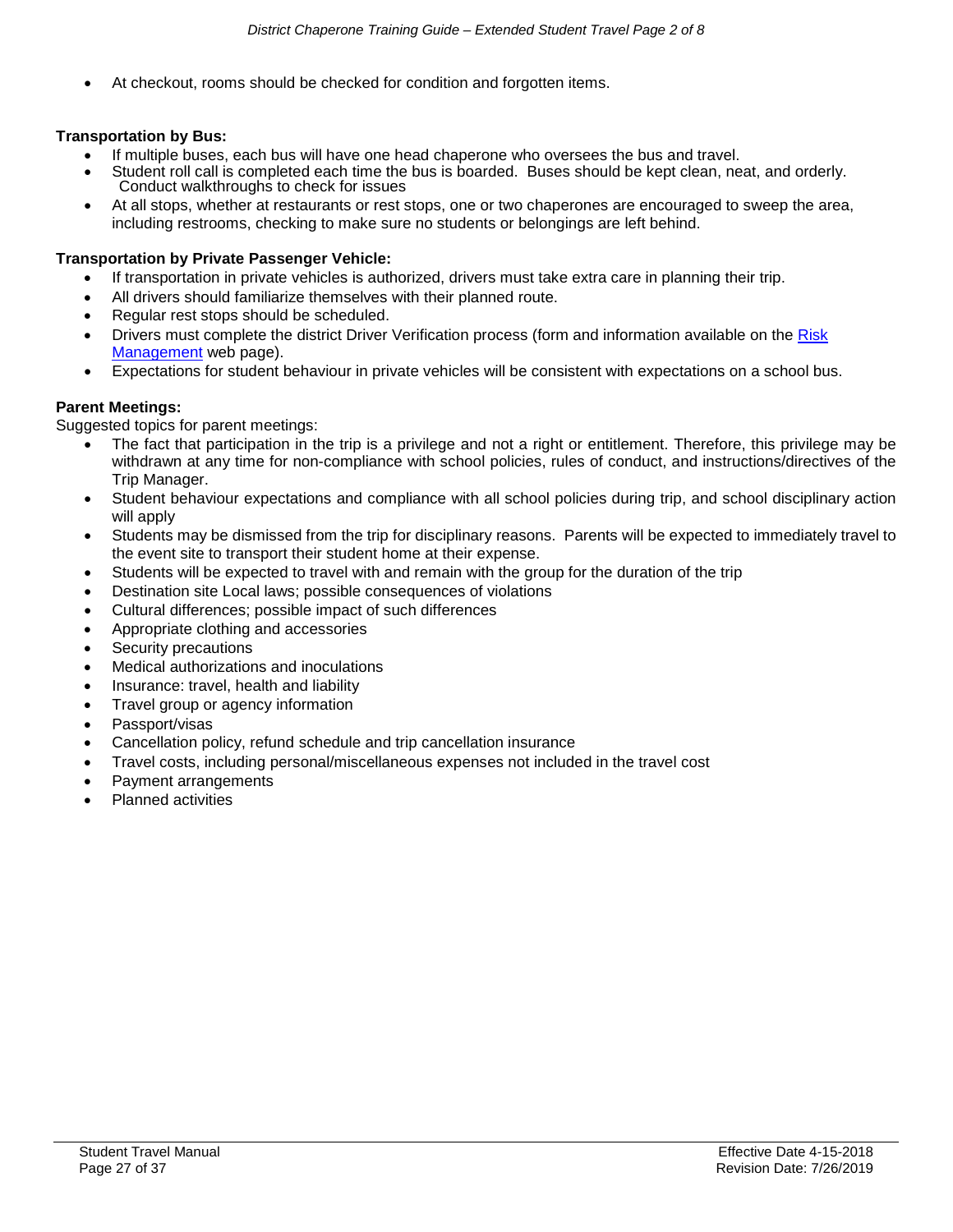# **CPR Quick Reference Guide**

### **Checking an Unconscious Person:**

- 1. Check the scene for safety
- 2. Check the person for consciousness (tap on the shoulder and shout "Are you okay?").
- 3. If no response, call or have someone call 9-1-1 or the local emergency number. \*If the person is lying face-down, gently roll the person face-up, keeping the head, neck and back in a straight line.
- 4. Open the airway.
- 5. Quickly check for breathing.
- 6. Quickly scan for severe breathing.
- 7. Give care as needed.

### **CPR – Adult and Child**

- 1. Give 30 chest compressions.
	- o Place your hands on the center of the chest, and keep your arms as straight as possible with your shoulders directly over your hands.
	- o Push hard, push fast.
		- Compress the chest at least 2 inches for an **adult**.
		- **Compress the chest about 2 inches for a child.**
		- Compress at a rate of at least 100 times per minute.
		- Let the chest rise completely before pushing down again.
- 2. Give 2 rescue breaths
	- o Each rescue breath should last about 1 second and make the chest clearly rise.\*
- 3. Do not stop CPR except in one of these situations:
	- o You see an obvious sign of life such as breathing.
	- o An AED is ready to use.
	- o Another trained responder or EMS personnel take over.
	- o You are too exhausted to continue.
	- o The scene becomes unsafe.

*\*If the chest does not clearly rise, the airway could be blocked.*

- *1. Re-tilt the head and give another rescue breath.*
- *2. If the chest still does not rise, give 30 chest compressions.*
- *3. Open the mouth to look for and remove a foreign object with your finger, if seen, and then give 2 rescue breaths.*

#### *As long as the chest does not clearly rise, continue cycles of giving 30 chest compressions, looking for a foreign object and giving 2 rescue breaths.*

Adapted from: American Red Cross Revised Training Course 2010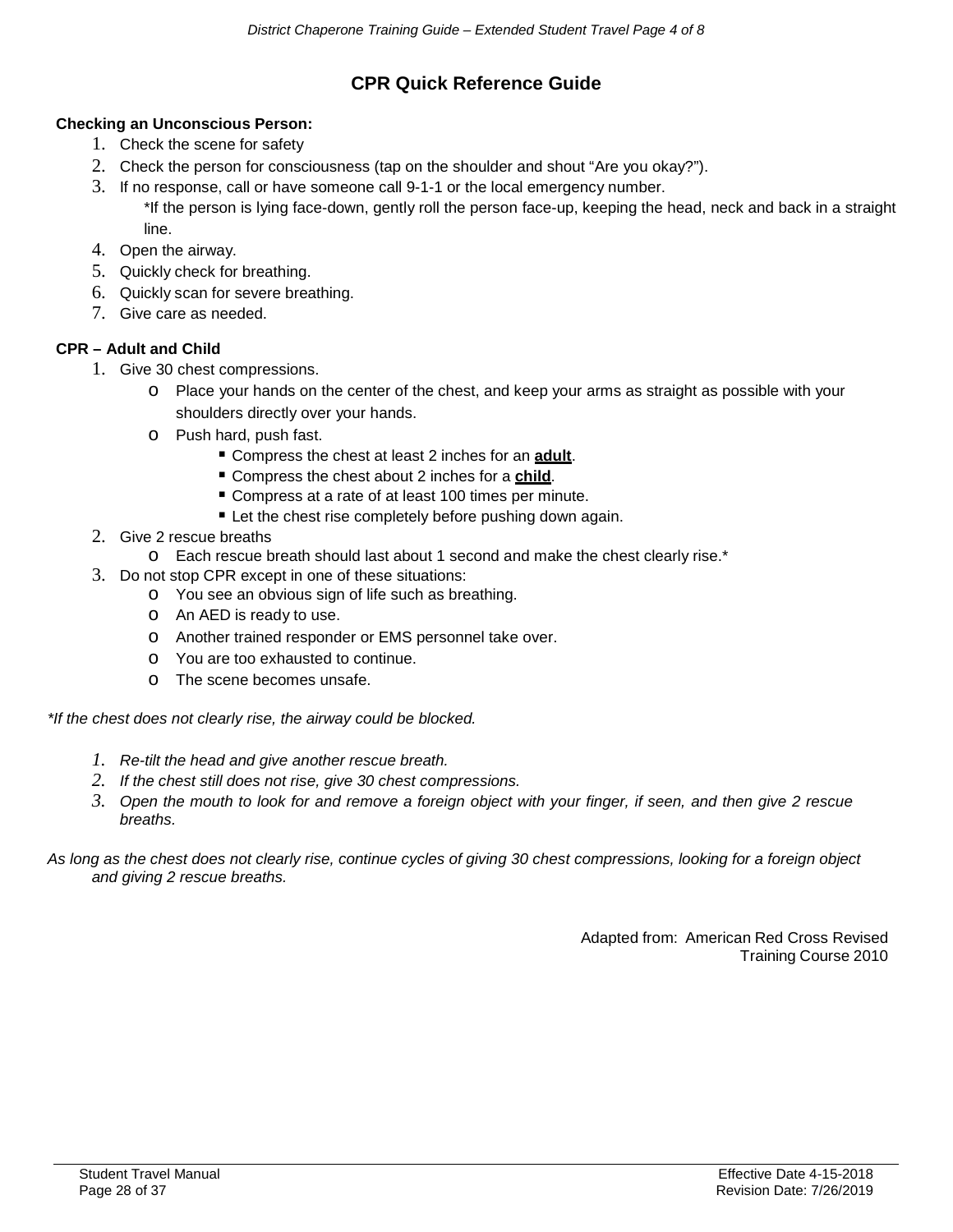#### **First Aid Reference Guide and Procedures**

### **Bloody Nose**

- Wear disposable gloves
- Blow everything out before holding pressure.
- Lean slightly forward and pinch the nose just below the bridge, where the cartilage and the bone come together.
- Maintain the pressure for 5 to 15 minutes.
- Pressing an ice pack against the bridge can also help.

# **Sprain**

- Apply and remove ice every 20 minutes.
- Wrap the joint with an elastic compression bandage and elevate the limb.

### **Burn**

- Place the burn under cool running water, submerge it in a bath, or apply wet towels.
- Loosely bandage a first- or second-degree burn for protection.
- Do not put an ice pack on major burns.
- Do not remove pieces of clothing still attached to burn or break any blisters.
- Do not clean or use any type of ointment on a severe burn.
- Call 911 for <sup>a</sup> third- degree burn (all layers of skin removed), second degree burn larger than your palm or if the victim is coughing, has watery eyes, or is having trouble breathing.

# **Choking (unable to speak or breathe)**

- Call 911.
- Ask if they need help.
- Lean forward and, using the palm of your hand, strike the back between the shoulder blades five times.
- Give five quick abdominal thrusts. One fist above the belly button, cup the fist with your other hand, and push in and up toward the ribs five times.
- Do not give water or anything else to someone who is coughing.

# **Poisoning**

- Call 911 and poison control (national hotline 800-222-1222).
- Do not give the victim anything to eat or drink.
- Obtain and keep label of substance ingested.

# **External Wound**

- Use disposable gloves.
- Obtain consent.
- Cover wound with a sterile dressing.
- Apply direct pressure until bleeding stops.
- Cover dressing with bandage.
- If it is a puncture, do not remove the object and simply bandage around the object and call 911.
- If bleeding does not stop:
	- o Apply additional bandages and dressings.
	- o Take steps to minimize shock.
	- o Call 911.
- Wash hands with soap and water after giving care.

### **Concussion**

- If person is unconscious or bleeding significantly, call 911.
- If there is minor bleeding, treat like any other cut.
- If victim shows signs of seizures, dizziness, vomiting, or nausea, seek immediate medical assistance.
- Refer for medical evaluation by athletic trainer or doctor.

# **Spinal and Head Injuries**

- Minimize movement of any body part.
- Minimize movement of head and spine.
- Maintain an open airway.
- Check consciousness and breathing.
- Control any external bleeding.
- Keep victim from getting chilled or overheated.
- Call EMS or <sup>911</sup>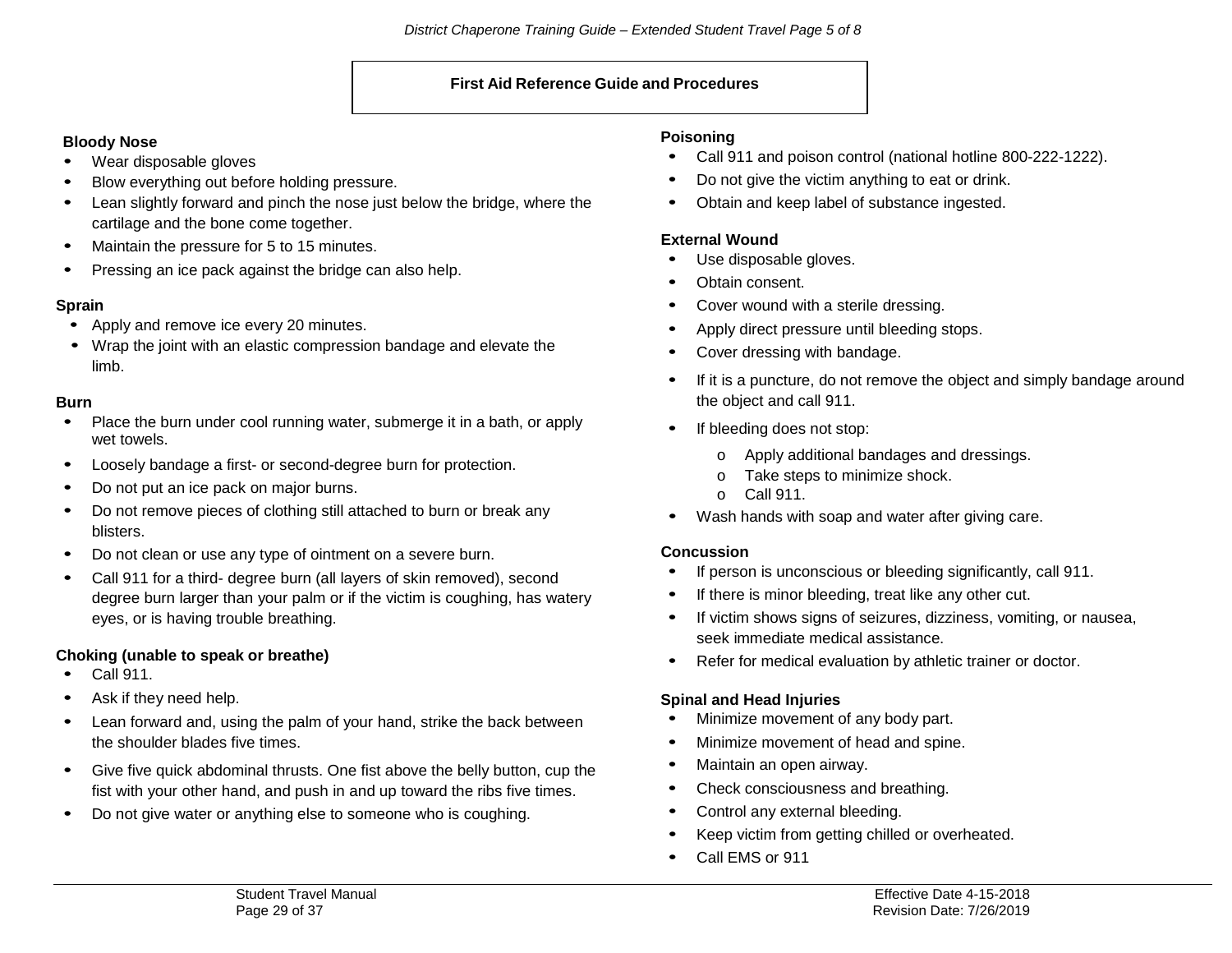# **Fractures**

- Call 911.
- Do not move a person without splinting.
- Only splint if the person must be moved by someone other than emergency medical personnel.
- Always splint above the joint/bone and below the joint/bone.

### **Seizure**

- Protect the person from harm.
- Clear the area of sharp or hard objects.
- Do not let the person's head hit the ground.
- Do not put anything in their mouth or attempt to restrain them.
- Remain with the person until the seizure is over and they are fully awake.
- No need to call 911, if this is a person with known seizures.
- Call 911 if they are having difficulty breathing, injured, pregnant, seizure last for more than five minutes, does not regain consciousness, or having one seizure after another.
- After seizure, turn the person on their side to prevent aspiration of any vomit.

# **Heat Related Illness**

- Move person to a cool place.
- Provide fluids, such as Gatorade, fruit juice or water.
- Loosen clothing.
- Apply cool cloths and fan the victim.
- If necessary, call 911.

# **Allergic Reactions**

- Mild symptoms itchy mouth, few hives around mouth/face, mild itch/nausea/discomfort.
- In case of mild symptoms, an antihistamine can be given. If symptoms worsen, use epinephrine.
- For severe symptoms, inject epinephrine immediately.
- Call <sup>911</sup>
- Give additional medications, antihistamine, inhaler, etc.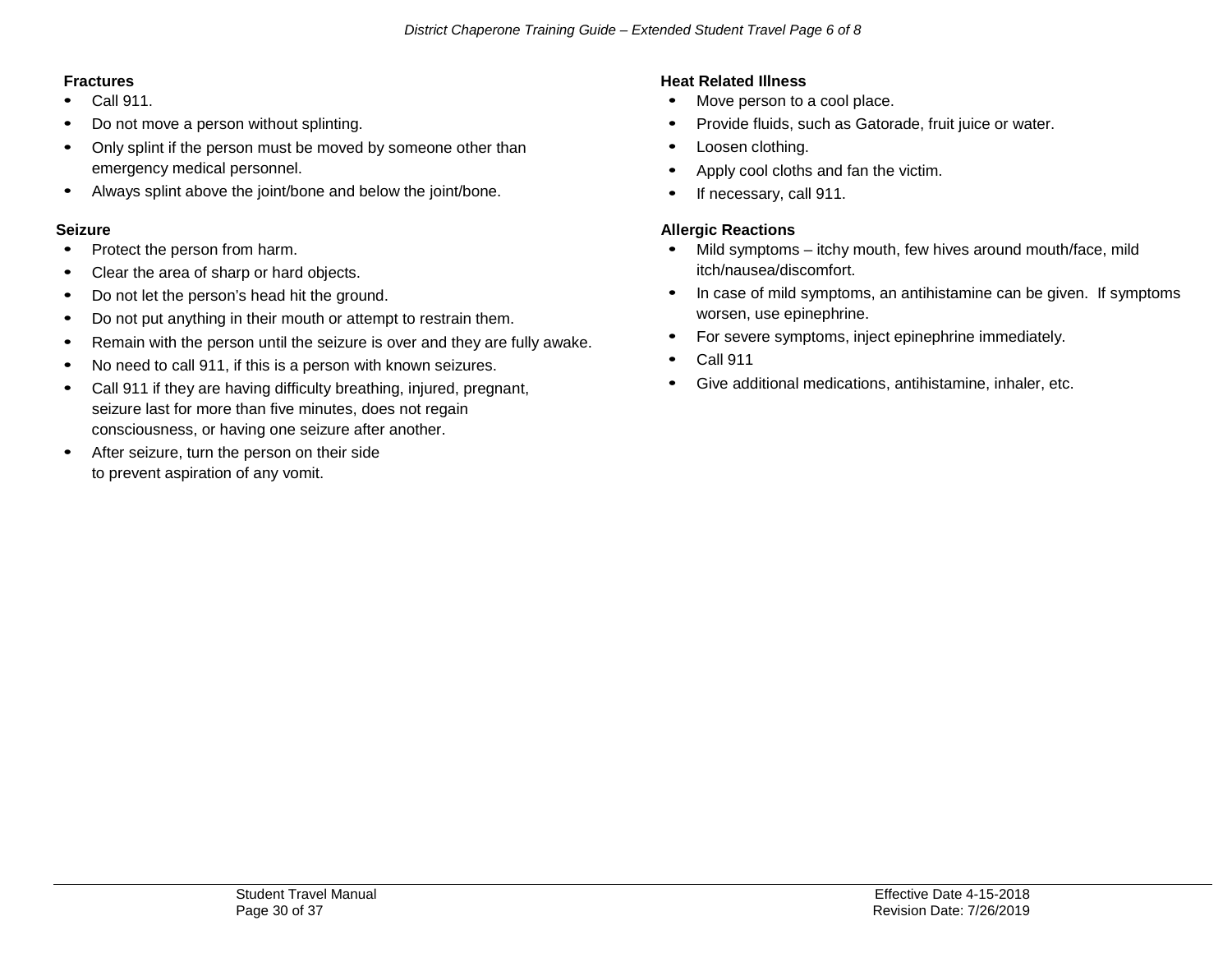### **DISCIPLINE INFRACTIONS: PROCEDURES** *SAFETY FOR ALL INVOLVED IS OUR FIRST PRIORITY!*

#### **Initial Steps:**

- 1. For medical emergencies or if a student is a danger to self or others, call 911.
- 2. Immediately contact the on-call administrator.
- 3. If the on-call administrator is not available, call another administrator on the contact list. This person will guide you through the specific incident which has occurred.

### **Search and Seizure:**

*Reasonable suspicion is a [legal standard of proof](http://encyclopedia.thefreedictionary.com/Burden%2Bof%2Bproof) in [United States law](http://encyclopedia.thefreedictionary.com/Law%2Bof%2Bthe%2BUnited%2BStates) that is less than [probable](http://encyclopedia.thefreedictionary.com/Probable%2Bcause) [cause, t](http://encyclopedia.thefreedictionary.com/Probable%2Bcause)he legal standard for [arrests a](http://encyclopedia.thefreedictionary.com/Arrest)nd [warrants, b](http://encyclopedia.thefreedictionary.com/Warrant%2B(law))ut more than an "inchoate and unparticularized suspicion or 'hunch' "; it must be based on "specific and articulable facts", "taken together with rational inferences from those facts"*

#### **Suspicion-based Searches:**

- Reasonable suspicion or probable cause must be established
- Reasonable determined by balancing individual privacy interests with governmental interests

#### **Before you Search:**

- What facts exist that indicate there has been a violation of policy or law?
- How serious is the suspected violation? (Dangerous drugs, weapons, or just missing property, etc.?)
- If drugs or alcohol, contact local authorities.
- How invasive is the search?
- What am I looking for? (limit the scope)
- **DO NOT PROCEED WITH ANY SEARCH UNLESS YOU HAVE BEEN IN CONTACT WITH YOUR ON-CALL ADMININSTRATOR FIRST!!!**

#### **If a Search is Necessary:**

- A search should be conducted by the same gender person in front of an adult witness. Depending on what is found as a result of the search, you may need to involve local security and/or local law enforcement. The on-call administrator will help make that determination.
- Properly store items found in the search. Certain situations may require involvement of local security and/or local law enforcement. If illegal items are confiscated (drugs), do not transport! Items confiscated (e.g. pocket knife) may be returned to the proper school administrator for later use in the disciplining of the student. Contact the on-call administrator for more information.

### **Procedures:**

- 1. Separate all students involved into separate areas of building.
	- No student will be confined in an unattended locked space except for emergency situations while awaiting the arrival of law enforcement officials.
	- For the purpose of this policy, a student is unattended if no person has visual contact with the student, and a locked space that the student cannot reasonably exit without assistance (Definition provided from Board of Education [Policy](https://simbli.eboardsolutions.com/SB_ePolicy/SB_PolicyOverview.aspx?S=177&Sch=177) JG).
- 2. Temporarily confiscate cell phones to limit interaction between students.
- 3. Contact on-call administrator.
- 4. If drugs/alcohol/law violation, contact local authorities. Local authorities should conduct the search for illegal substances, etc.
- 5. Interview each student involved, as well witnesses, and use provided SPS statement forms. Reminder to have students sign and date the form at the bottom.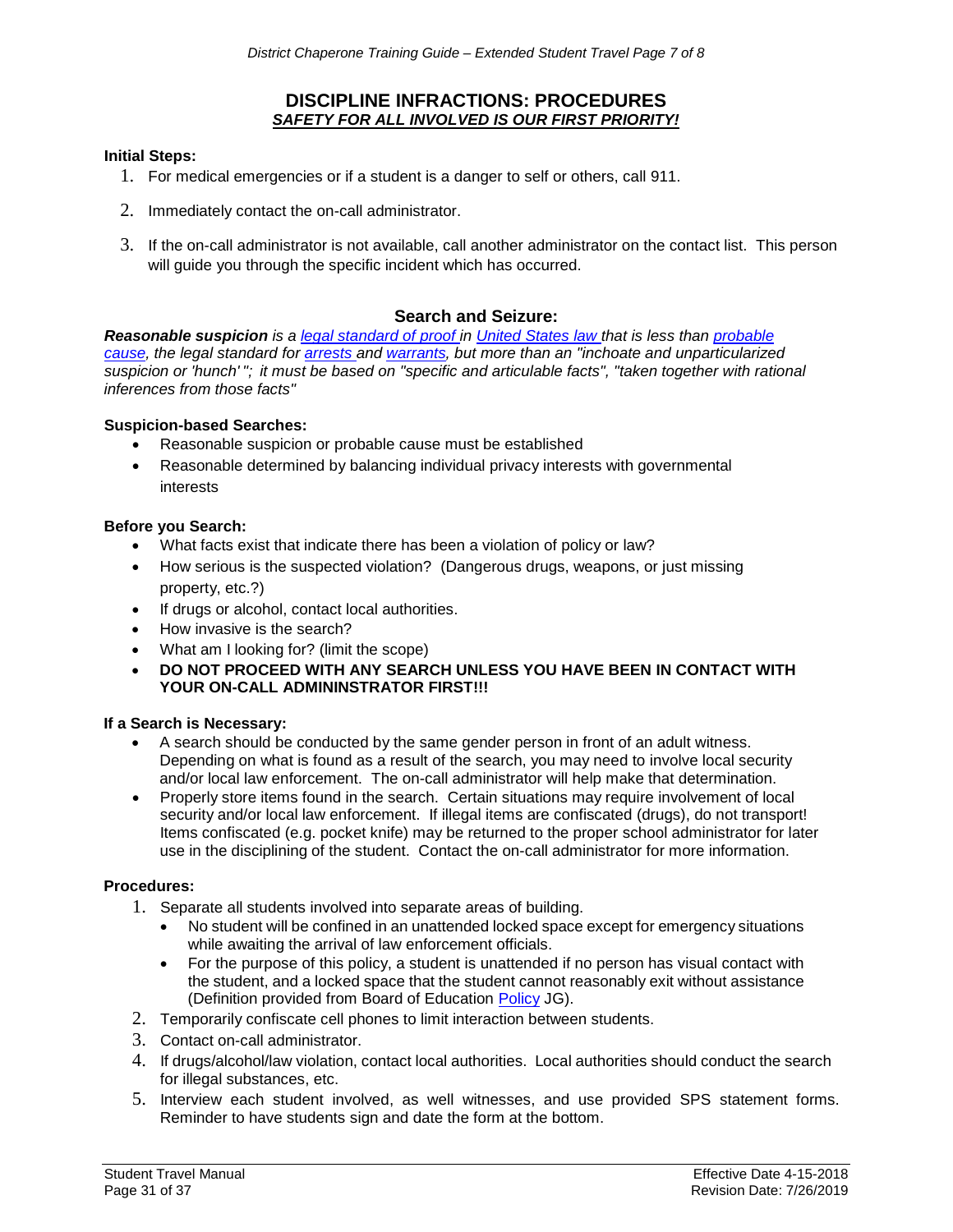- 6. If a search is required (non-law violation), work with on-call administrator to determine whether reasonable suspicion has been established (see above guidelines).
- 7. Any items obtained need to be kept for evidence, unless drugs/alcohol/etc… are discovered. In which case, local authorities should be contacted. At no time should you dispose of any illegal item obtained from a search.
- 8. Once interviews and statements are completed and the on-call administrator (Principal/Asst. Principal) has indicated that the process is complete, parents will be contacted.
- 9. On-call administrator will instruct the Trip Manager on how to proceed.

### **Due Process:**

Initial Due Process Requirements -- No student shall receive a summary suspension unless the following steps have been followed:

- 1. The student shall be given oral or written notice of the misconduct of which he or she is accused. Generally, this shall be done by the principal; and,
- 2. If the student denies that he or she has committed the alleged misconduct, the student shall be given an oral or written explanation of the facts that form the basis of the proposed suspension; and,
- 3. The student shall be given an opportunity to present his or her version of the incident.

### **WORKING WITH LAW ENFORCEMENT** *SAFETY FOR ALL INVOLVED IS OUR FIRST PRIORITY!*

When SPS Police are providing security at a particular event, there will be an administrator there providing direction. Typically, when a teacher is serving as the sole supervisor, there will not be school police at that event, but there may be situations which require the teacher supervisor to contact school police, city police, county law enforcement or a paramedic/ambulance.

The following are examples of situations in which law enforcement is needed.

- Substance use
- Violence weapons, fight, assault, intruders, group disorderly conduct
- Serious injury or health emergency
- Serious weather incidents

In any situation that law enforcement is needed, contact the school administrator first unless an emergency requires calling 9-1-1 immediately, and then call the school administrator. The school administrator should be called for guidance and may also be available to personally assist. Have all necessary contact numbers readily available.

Law enforcement is a valuable resource to help in situations described above. Communicate with them to determine the most efficient way to address a given situation. Work together to resolve the issue and help all people involved. Remember professionalism, confidentiality and respect for others.

Always document the situation. Have statement forms on hand for witnesses, victims or suspects to write down their perspective. Talk with them first to get an idea of what happened, and make sure what they write is what they told you. Depending on the situation, identify and locate rooms or areas where you can separate the people involved. Take notes throughout the event and write complete documentation as soon as possible the same day the event occurred.

With school infractions, there may be consequences from both the school and from law enforcement. Make sure both are appropriately communicated to students and parents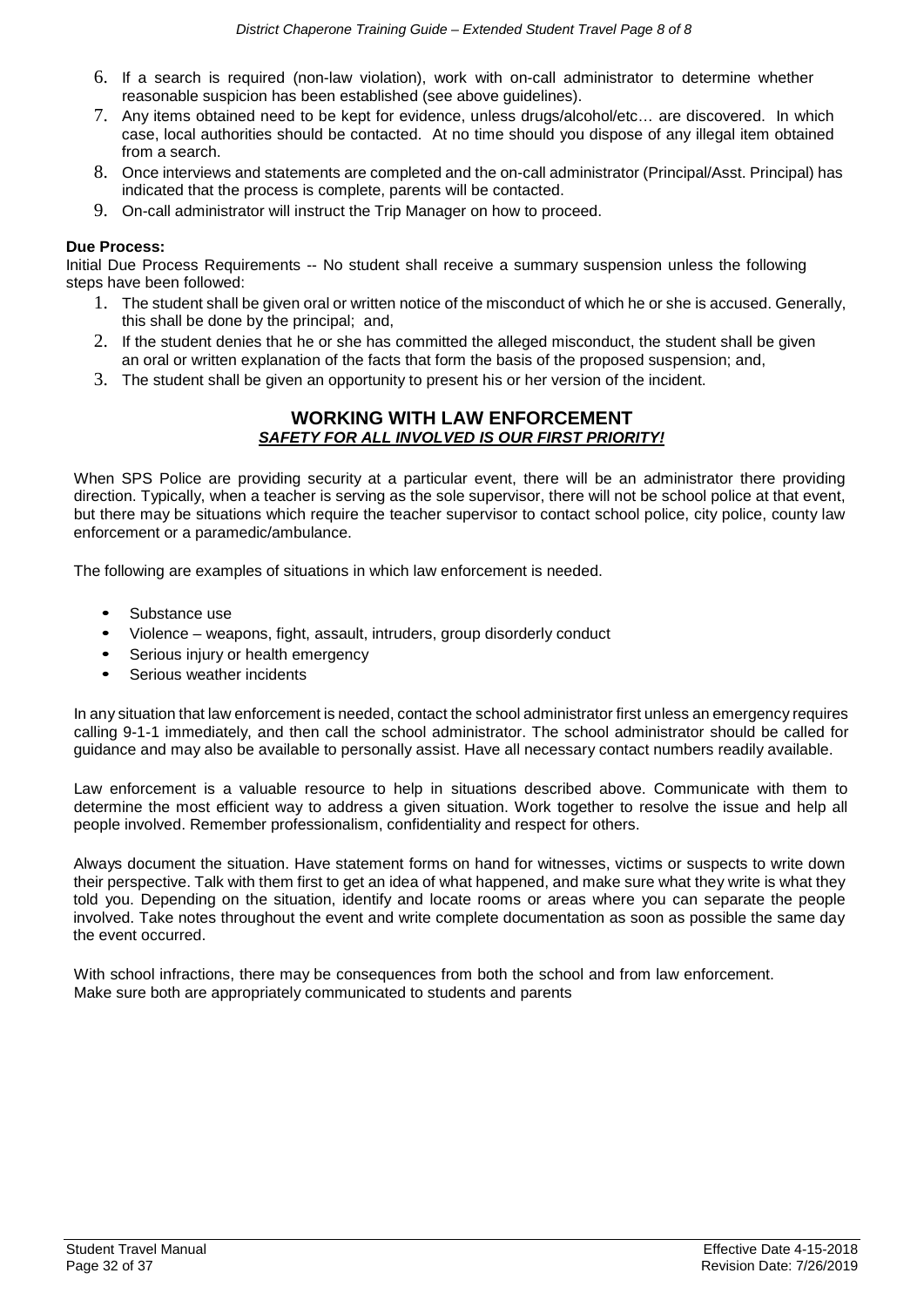# <span id="page-32-0"></span>**Volunteer Chaperone Supervision Guidelines and Agreement**

Applicable for extended travel (overnight or over 250 miles)

#### **Volunteer Chaperones (non-employees) will:**

- Complete the District volunteer approval process, including the background check.
- Abide by all District policies and immediately inform the Trip Manager of any violations of District policies, safety concerns, or emergency issues
- Refer all disciplinary issues beyond mild verbal prompts to the District Chaperones
- Have a clear understanding of their assigned duties and responsibilities as outlined by the Trip Manager.
- Assume a 24 hour-a-day responsibility.
- Remain on the premises of the event unless released by the Trip Manager.
- Represent the District to youth and adults by serving as a positive role model and using reasonable conflict resolution skills. Chaperones will not smoke, use tobacco products of any type, consume alcoholic beverages or illegal drugs, or be involved in any illegal or immoral activity during the trip
- Be familiar with the District student handbook. Any violations shall be reported to the Trip Manager immediately.
- Attend all instructional meetings conducted by the Trip Manager for the event
- Acknowledge receipt of this document and an understanding of the responsibilities outlined by completing the signature section below.

# <span id="page-32-1"></span>**Acknowledgment: Volunteer Chaperone Supervision Guidelines and Agreement**

I, the contract of the Volunteer Chaperone is a second acknowledge that I have reviewed the Volunteer Chaperone Supervision Guidelines, that I understand the responsibilities and duties as a chaperone, and that I agree to comply with the guidelines as a volunteer chaperone. I accept these responsibilities without waiving any applicable immunity that may exist under the laws of the State of Missouri.

(Chaperone Signature) (Date)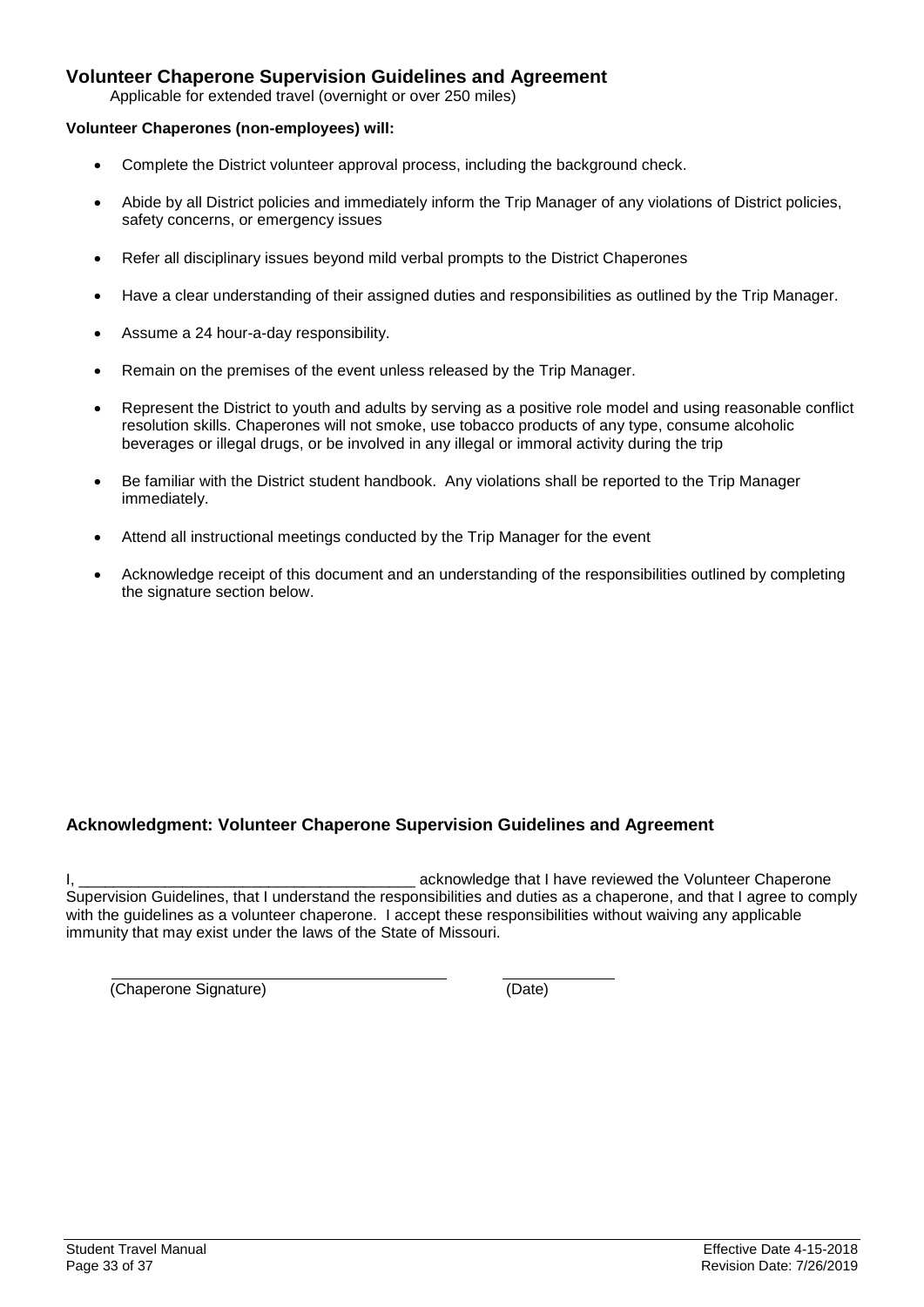# <span id="page-33-0"></span>**Reimbursement Request Checklist for District-Funded Student Travel**

Submissions for reimbursement must be completed promptly following all trips. For trips occurring late in the fiscal year, reimbursement request paperwork for reimbursements **MUST** be submitted by July 15th (two weeks following the end of the fiscal year the trip occurred in). Submission not received by July 15<sup>th</sup> will impact the following year budget, or may result in a denial of reimbursement (per Finance).

# **Check List – Trip Manager's submission to the Financial Secretary following the Event:**

- \_\_\_\_\_ Conference agenda and description
- Plane ticket/Bus invoice or Mileage form for travel
- Hotel invoice
- \_\_\_\_\_ Car Rental invoice (if applicable)
- Parking/taxi/toll charge (if applicable)
- Meals (detailed along with credit card receipt)
- Supplies at conference (if applicable)
- \_\_\_\_\_ Travel Expense Reimbursement Form

Have all forms filled out correctly and receipts in order by date before submitting to Financial Secretary.

# **Checklist – Financial Secretary's submission to the Approving Office following General Ledger clearance:**

- \_\_\_\_\_ All of the above items
- \_\_\_\_\_ Printed copy of Central Bank Statement of P-card charges
- Printed copy of GL account sheet showing all charges for reimbursement
- \_\_\_\_\_ Place all paperwork in order.
- \_\_\_\_\_ Verify that all receipts for expenses to be reimbursed have been received from the sponsor
- Verify via the Central Bank Statement and the GL account sheet that the receipt amount has cleared

<span id="page-33-1"></span>After verifying that all of the receipts to be reimbursed have cleared the GL account, submit your reimbursement request: via email to [\(lrsearles@spsmail.org\)](mailto:lrsearles@spsmail.org), or hardcopy to Lisa Searles, Learning Support and Partnerships, at KAC. Be sure to retain a copy of your submission for your records.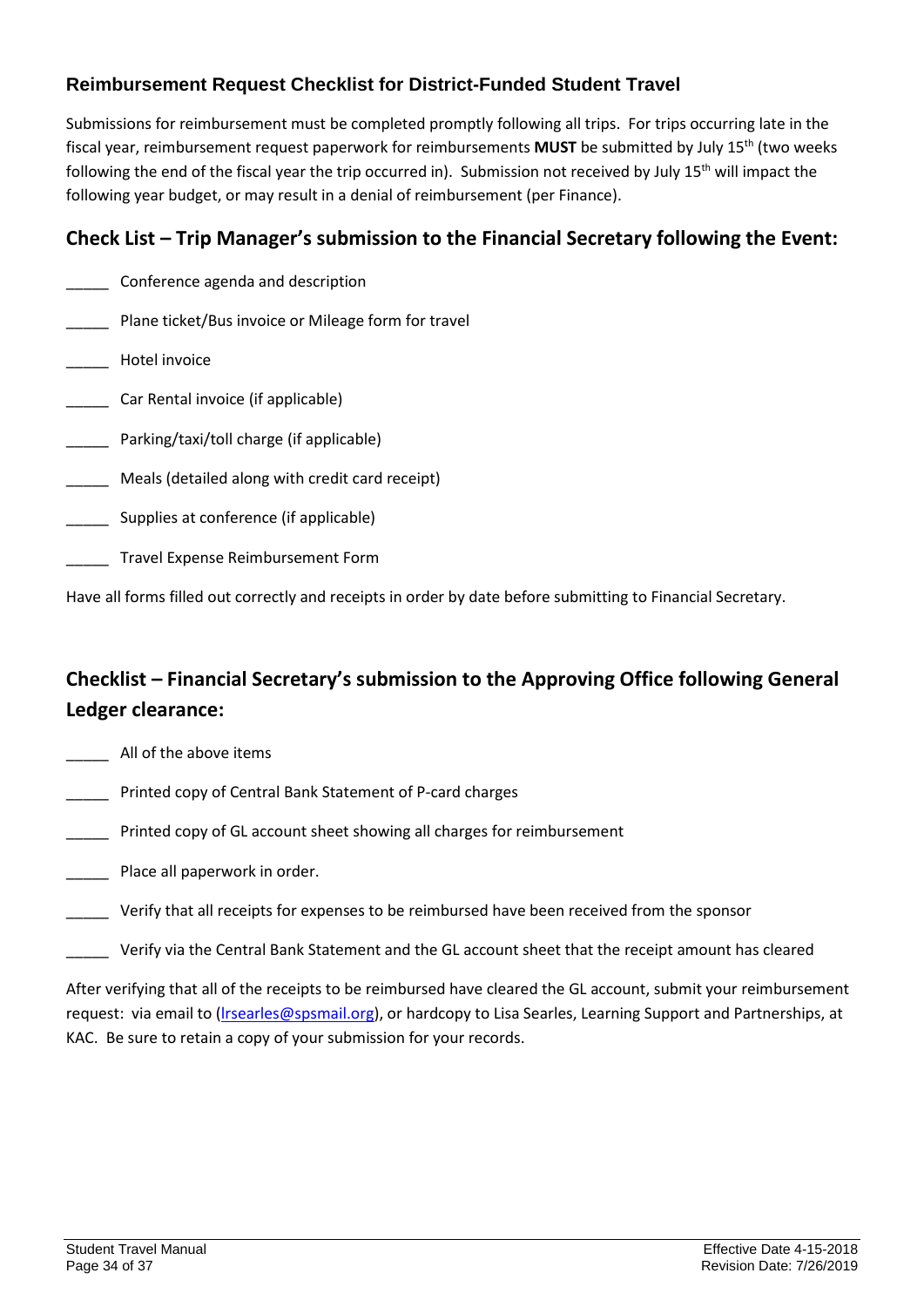| <b>Administrative Supervision Rubric for Extended Travel</b> |                                     |                    |                                               |                                                 |  |  |
|--------------------------------------------------------------|-------------------------------------|--------------------|-----------------------------------------------|-------------------------------------------------|--|--|
| <b>Type of Events</b><br>(Competition vs.<br>Enrichment)     | <b>Type of Enrichment</b><br>Events | $Day(s)$ of Events | <b>Gender Balance*</b>                        | <b>Years of Experience as</b><br><b>Sponsor</b> |  |  |
| (3) Enrichment                                               | $(5)$ High Risk                     | $(3)$ 5+ days      | (3) Mix Gender/only<br>male/female sponsor(s) | $(3)$ 1 to 3 years                              |  |  |
| $(2)$ Enrichment/<br><b>Competition</b>                      | (3) Medium Risk                     | $(2)$ 3 to 4 days  | $(2)$ mix gender                              | $(2)$ 4 to 7 years                              |  |  |
| (1) Competition                                              | $(1)$ Low Risk                      | $(1)$ 1 to 2 days  | $(1)$ same sex                                | $(1)$ 8+ years                                  |  |  |

<span id="page-34-0"></span>

| <b>Number of Students</b> | Concerns/Issues**  | <b>Distance Traveled***</b>                            |                                                                                                         | <b>Additional SPS Employee</b><br><b>Chaperones</b> |
|---------------------------|--------------------|--------------------------------------------------------|---------------------------------------------------------------------------------------------------------|-----------------------------------------------------|
| $(3)$ 40+                 | (5) Major Concerns | (3) Crossing multiple state<br>lines.                  |                                                                                                         | $(-3)$ 6+                                           |
| $(2)$ 21 to 40            | (3) Minor Concerns | (2) Greater than 200 miles<br>or crossing 1 state line | <b>Outside Continental United</b><br><b>States automatically requires</b><br>administrative supervision | $(-2)$ 3 to 5                                       |
| $(1)$ 1 to 20             | $(1)$ No Concerns  | $(1)$ 200 miles or less in state                       |                                                                                                         | $(-1)$ 1 to 2                                       |

**1) 8 to 12 points requires no administrative supervision Total Number of Points =** 

**2) 13 to 16 points may require administrative supervision**

**3) 17 to 24 points requires administrative supervision**

\* Gender balance based on all SPS schools attending event.

\*\* Parents, surrounding environment and events, club and sponsor history, crossing state lines, etc.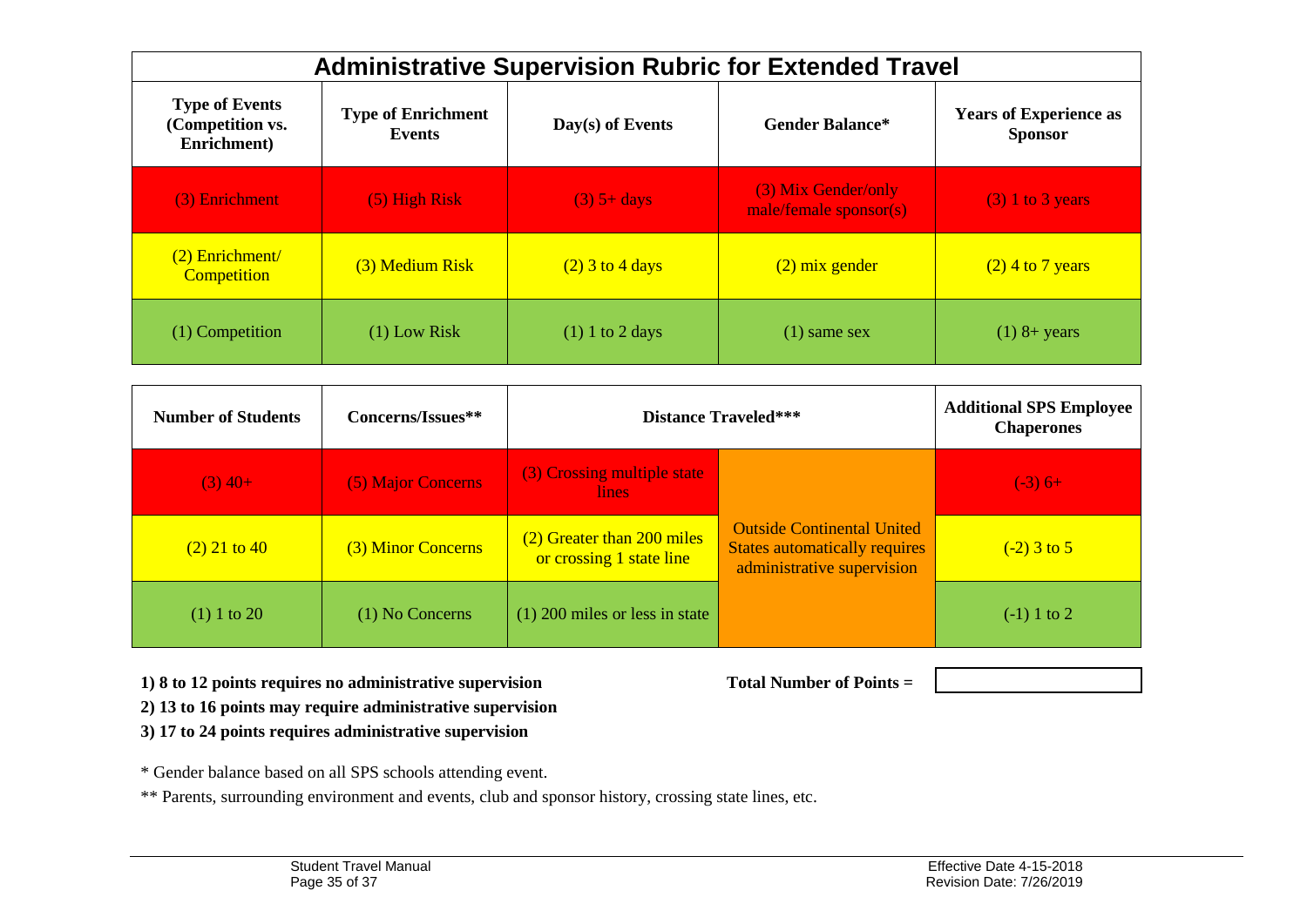# <span id="page-35-0"></span>**Non-District Travel**

At times employees and students are presented with opportunities for extended group travel that does not meet the criteria of District-sponsored travel. These trips will be classified as Non-District trips or Non-District travel.

Any employee considering involvement in any independent private group trip involving District students must submit an intent to travel form prior to any trip promotion. This will allow the District to officially classify and document the trip as Non-District.

The District does not have a process for approving these trips, as the District does not participate in the planning and management of these trips, and does not accept responsibility for the safety of these trips.

All Non-District travel must be clearly identified as such to all involved parties.

The following factors are typical of extended trips that do not qualify as District-sponsored travel. If your trip includes one or more of these factors, it may be considered a non-District travel, and will need to be handled as such:

The trip is not tied to a specific course or extracurricular group.

The trip is not equally offered to all students of a particular course or extracurricular group. The trip is open to individuals who are not students, staff, or chaperones of the District. The trip includes participants under the age of 14.

The purpose of the trip is enrichment (even though there may be some educational aspects). The entity organizing, initiating, and conducting the trip is an independent for-profit private entity.

The trip includes components that create unusual risks that cannot be comfortably managed by The District.

# Procedures:

As with all proposed travel involving school district students, prior to any trip promotion on the school campus by any group or staff member, an intent to travel request must be submitted to the building leader. At that point, more information may be requested by the site leader, the Risk Management Department or the Executive Director in order to determine the appropriate classification. No discussions should occur with students or parents until this determination is made, as this classification will determine how you may proceed.

# **If the trip you are involved in is classified as a non-District trip:**

- 1. For information purposes, the trip will be identified in the District extended travel tracker as a Non-District trip. No further participation by the District will occur.
- 2. No school resources are to be used for the planning, promotion, or conduct of such trips.
- 3. Activities or actions that imply district support of these events are also forbidden. Neither the District name nor the individual school name shall be used in correspondence or communications regarding the trip.
- 4. The sponsoring organization will accept responsibility for all liability associated with the trip and will carry liability insurance covering their trip-related activities. The District's liability insurance will not cover any participants, including students, staff, or parents on any nonsponsored event.